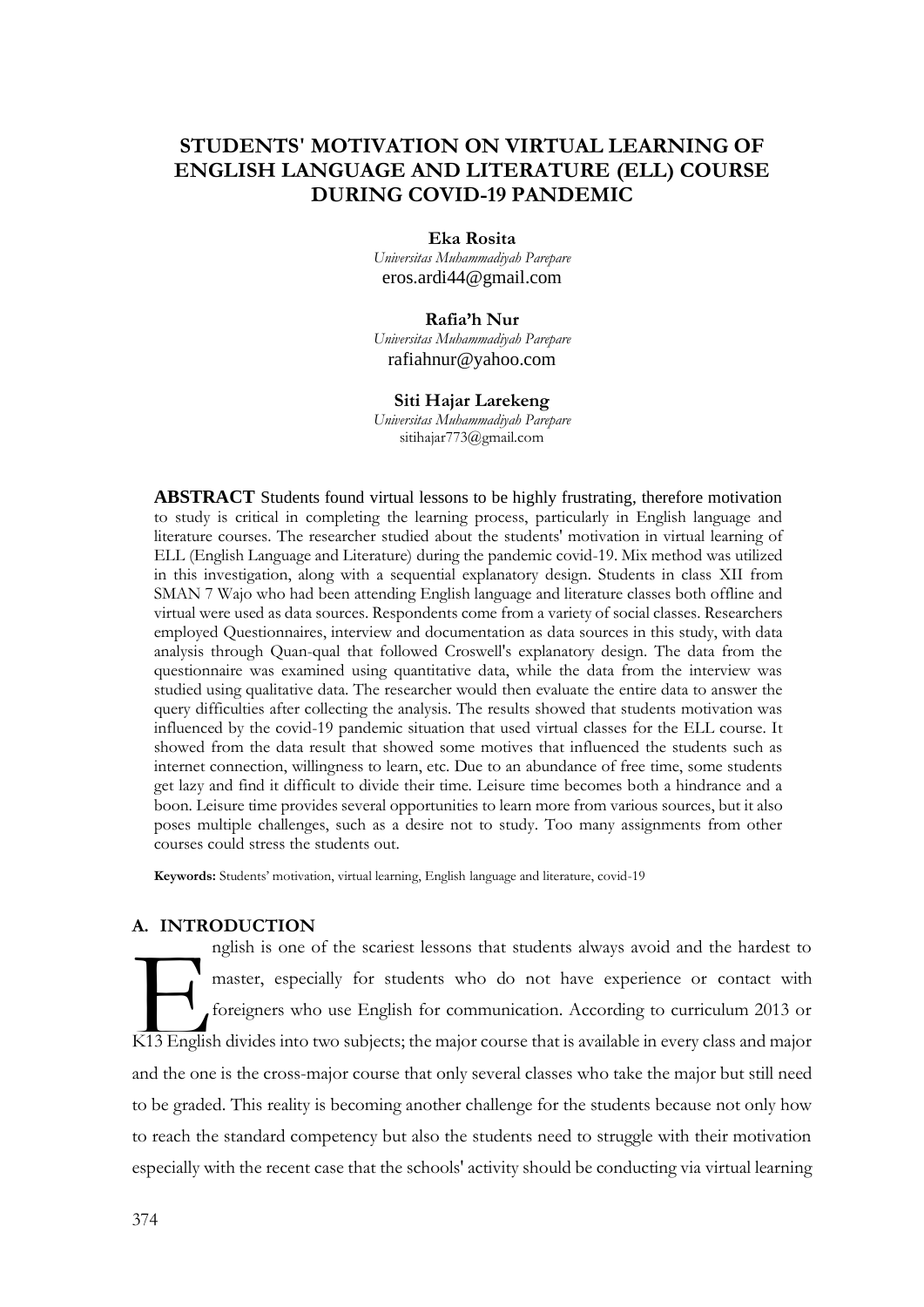due the COVID-19 situation. In the class itself, students found it difficult, and due to the recent condition, they need to face virtual learning that makes them more difficult to find the motivation on following the lesson and reach the aim of the study. The ones who can help the students to cope with the problems are the teachers. One of the aspects that influences the success of the teaching and learning process is the teacher. (Toivanen, 2012).

Even though teachers play an important influence in students' success, students' motivation has a big impact on their performance. The incentive gives students a push to improve their capacity to complete their assignment, whether it is for the better or for the worse. It has features of choice and manifests itself when someone chooses and performs one of the activities or attends one activity over another without external pressure. In most cases, increasing one's level of activity, effort, or application intensity is regarded as a sign of motivation (Richards, 2003). Mostly the students' performance depends on their interest that creates their purpose on learning and boosting their motivation that involving teachers for directing and motivate them following the session so that the students' willing to go further without being under pressure and being anxious (Valerio, 2012). That is why the teachers need to make a motivational design to connect instruction with the goals or the purposes of the students, providing suitable challenge level, stimulation and influence the students feeling in the following accomplishment, their goal or even failure (Thomas Tinnefeld, 2018) especially during the online learning where the teacher cannot control the students' activity one by one. According to the government instruction that closed all school's activity and replaced with distance learning to follow social distancing that prevents COVID-19 pandemic effect.

The pandemic imposes a social separation policy, or as it is termed in Indonesia, physical distancing, to avoid the spread of Covid-19 (maintaining physical distance). As a result, this approach is being pursued in order to reduce Coronavirus transmission rates in the general population. (Agustina, 2020). However, since not all students in Indonesia are familiar with the eLearning platform, this became a new item that should be adapted. Students' perspectives of this learning process will also fluctuate. Following the abolition of the National Examination and re-allocating the budget for online courses based on MOEC Regulation No. 19/2020 and MORA Circular Letter No. B-699/Dt.I.I/PP.03/03/2020, the Ministry of Education and Culture (Kemdikbud) responded with a policy of learning from home, through online learning. Based on the statements above, the researcher hypothesizes that motivation is one of the crucial aspects that would affect students' achievement and learning activity because motivation is involved in the various situation of the lesson. It was formed in response to a need to establish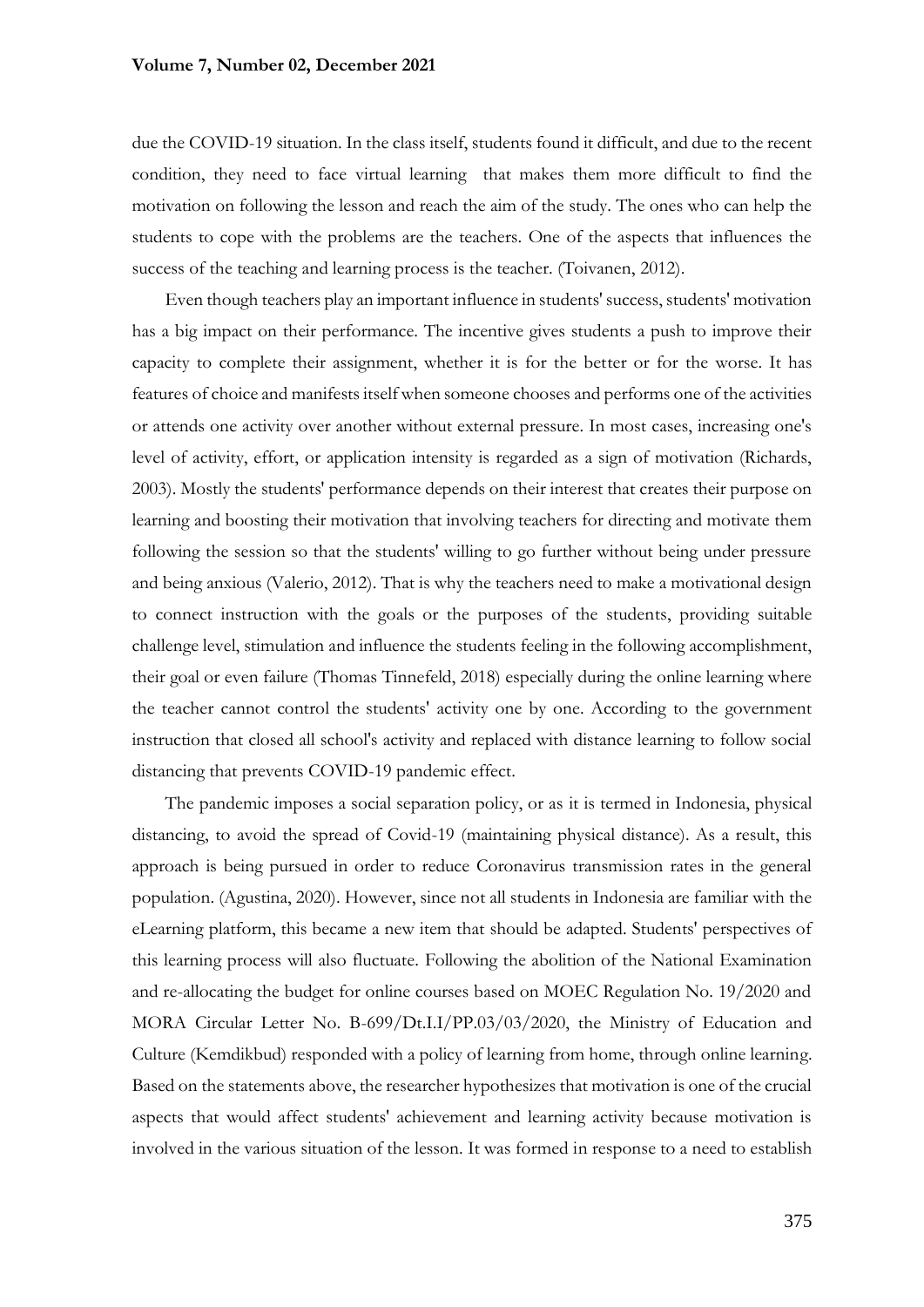appropriate methods of comprehension and the primary factors on student motivation to study. Furthermore, establishing systematic approaches and resolving the issue of students' motivation to learn are critical (Keller J. M., 2010).

The student's motivation to learn in the virtual class of the English literature course especially during pandemic covid-19 that put stress on students made the researcher investigated the motivation level of the students on the virtual learning of English language and literature course during covid-19. It is urgent to find out the level of student's motivation during ELL virtual learning to create appropriate learning strategy and learning environment to support students during the lesson.

#### **B. REVIEW OF LITERATURE**

#### **Motivation**

The students need motivation on learning something. Once they find their motivation to do something, they would do the lesson without complaint. On the psychology side, motivation is one of the important things to know and explain the behavior and what the person thinks the way they do. (Harmer:2007). Motivation for learning a second language is a rare occurrence. It is defined by two factors: first, the communicative needs of learners, and second, their views toward the second language community as a whole (Lightbown: 2006).

Self-esteem, global, situational, and task-oriented motivation are all possibilities. There are three perspectives of motivation definition, they are behavioristic, cognitive, and constructivis (Brown, 2015). Motivation is an essence for the students to follow the lesson or even enter the schools' gate. Every educator should be aware of the problems in raising learners' motivation and in identifying trustworthy and appropriate ways for inspiring them (Keller J. M., 2006). The teacher must involve building students' motivation. Motivation can be developed from many aspects, it can be from a person or even their social environment (Harmer, The Practice of English Language Teaching, 2007)

Models of motivational can be split into four categories, each of which is based on psychological theories of human behavior. Motivational design is the process of structuring resources and procedures in order to affect changes in motivation (Keller:2006). Person-centric theory, environmentally focused theory, and interaction theory are the three types. The omnibus approach, which incorporates both instructional design and motivating techniques, is part of the last group, which has a pragmatic, or pedagogical, foundation. According to the goal, there are two types of motivation: instrumental and integrative motivation. Instrumental motivation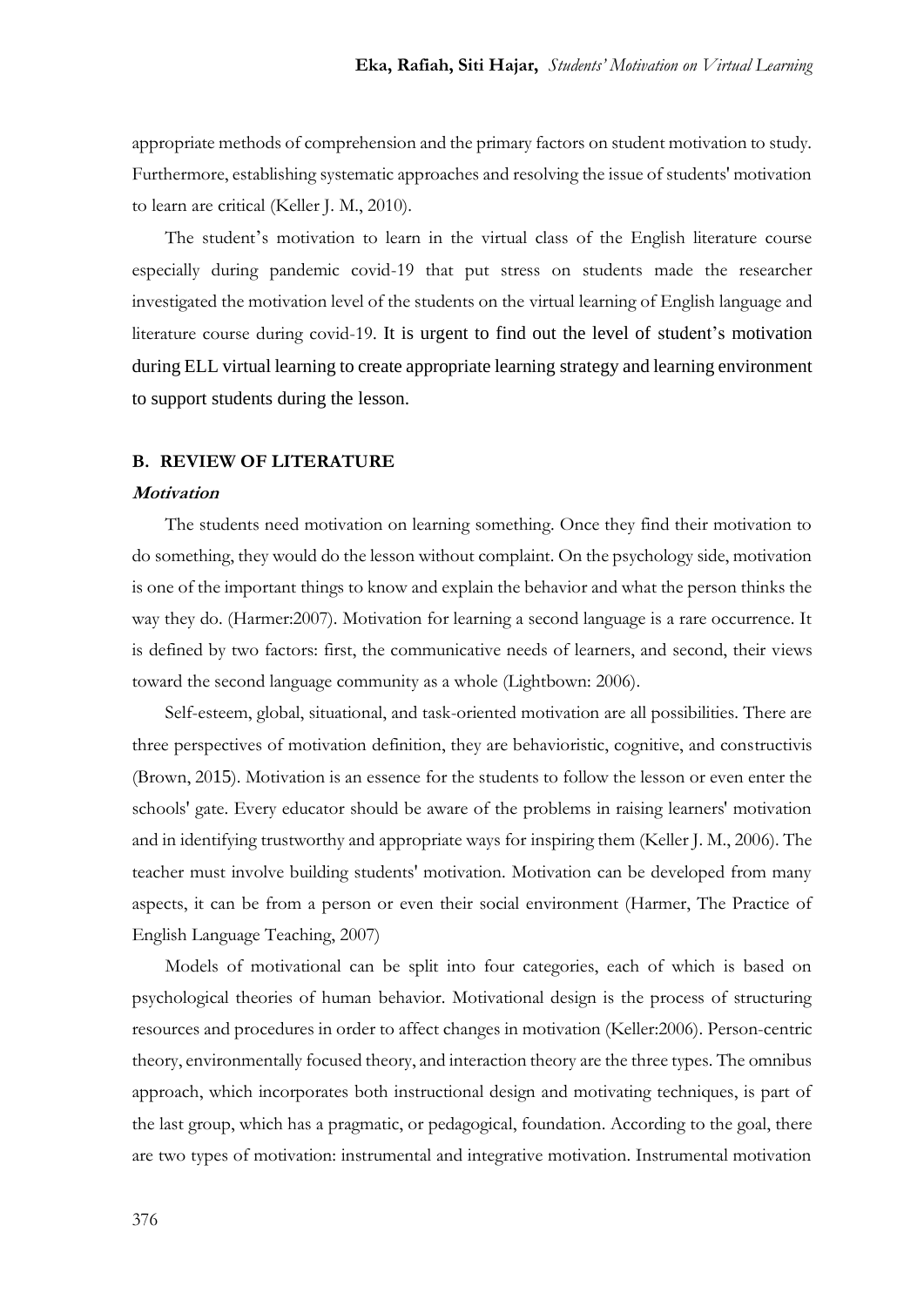indicates that a learner learns a language for the goal of assisting with a job or other practical purpose (Gardner, 1985). Career advancement or advancement, reading technical material, translation, a good job, position, and status are examples of instrumental aims. Integrative motivation entails learning a language with the goal of participating in its people's culture. The goal of culture is to connect with pupils and help them integrate into society. Students must be drawn to the target language culture community in order to engage in integrative motivation.

Integrative motivation comprises learning a language in order to participate in the culture of the people who speak it. They want to become a part of that culture (Harmer, The Practice of English Language Teaching, 2001). Self-determination is another subject of motivation that categorizes and distinguishes numerous types of motivation based on various rationales, causes, or aims that reinforce a deed or an achievement. They divide motivation into intrinsic and extrinsic motivation, based on the source of motivation. Intrinsic motivation is a person's desire to engage in a variety of activities because they are appealing and delightful to them. An action that is intrinsically motivated is one for which there is no apparent reward other than the activity itself. People appear to engage in activities for the sake of engaging in them, not because they lead to an extrinsic reward (Brown, 2000), Internal incentives and consequences, such as a sense of competence and determination, are the goal of intrinsic motivation behavior. It is with the performance of behavior that one experiences pleasure and satisfaction for its own sake, such as the joy of doing a specific activity or satisfying one's curiosity.

The desire to engage in activities for reasons unrelated to the activity is known as extrinsic motivation. These motivations include the expectation of a reward or penalty, such as passing an exam or receiving a good grade. It is the most effective incentive since it refers to prizes and praises that are acquired not from the action but as a result of the activity (Morris, 2002). The teacher uses it to boost learning or motivate students to behave in a particular way. When an individual is motivated by a result that is external or somehow related to the action in which she or he is engaged, this is known as extrinsic motivation.

The students motivation can be influenced to learn through six areas. First, the task for students had been asked to do. The teacher's expectation of success and the value of that accomplishment determine a specific situation, which aids in understanding how an academic work can alter a student's motivation (Jhonson, 2017). The teacher must analyze them in order for the task to be exciting or boring to the students, and for the tasks to have varied values for the students. Second, how much autonomy do students have when it comes to working? The teacher would present students with a variety of options that would assign them valuable work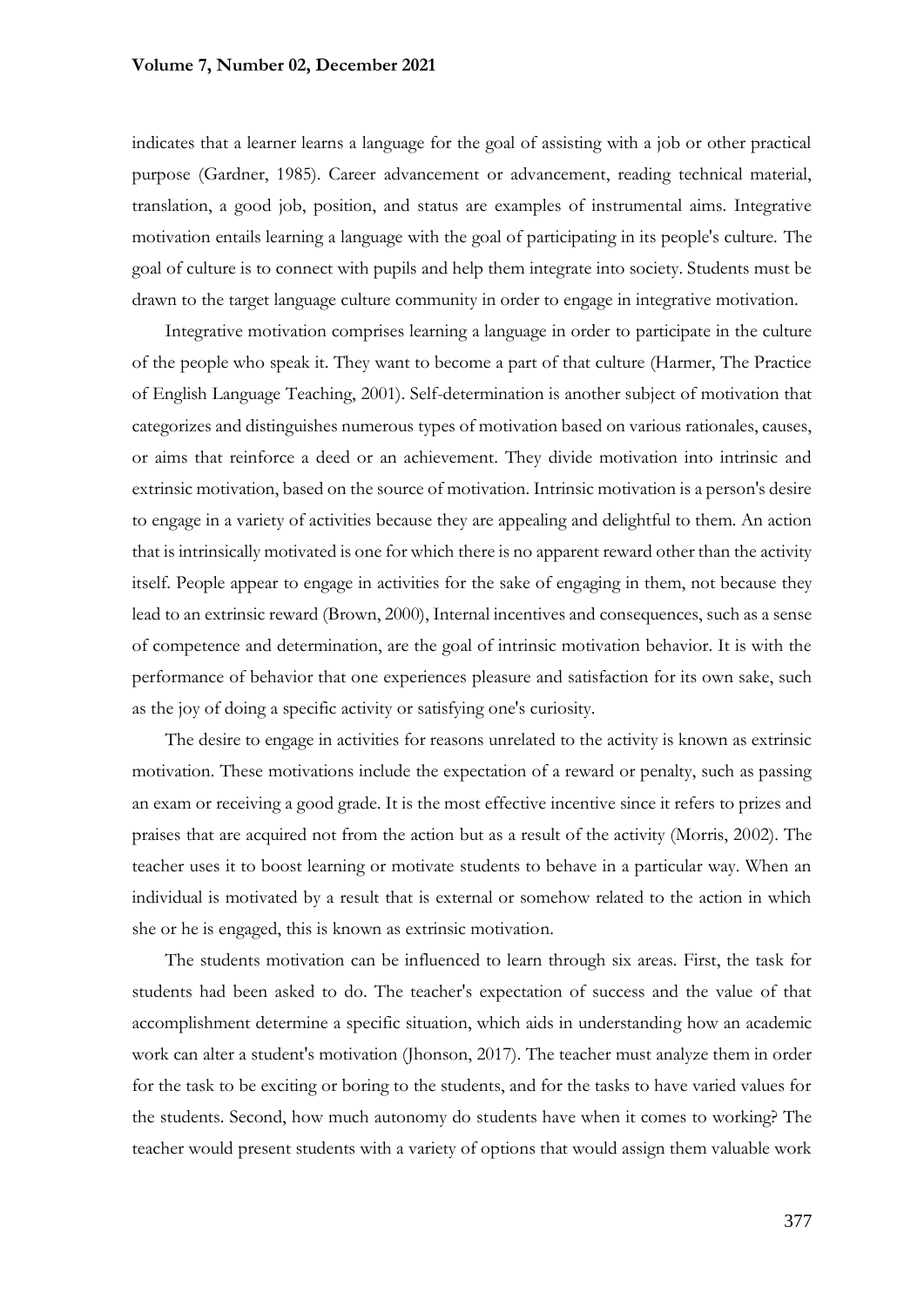(Sari, 2013). The methods would have a significant impact on motivation. Teachers are interacting with other people who are also working toward a same goal. When a task requires complicated learning and problem-solving skills, cooperation outperforms competition, especially for pupils with limited ability (Hammond, 2020).

### **Virtual Learning**

Growing technological advancements in information and communication technology have prompted the establishment of a number of educational institutions that use online learning to improve the efficacy and flexibility of learning. Learning resources can be accessible anywhere and at any time through online learning. (Noveandini, 2010)

A system for teaching and learning that makes use of information and communication technology is known as a virtual learning. People or groups working online or offline, utilizing networked or standalone computers and other electronic devices carry out all educational tasks (Naidu, 2006). Furthermore, virtual learning is a form of advanced teaching and learning method and application (Indrakusuma A. H., 2016).

Digital content or media in the form of interactive multimedia, such as learning videos, or text-based content or information in the form of text, such as textbooks, are examples of online learning tools and learning materials. All students, from basic school to university level, are compelled to participate in an online class system nowadays, and this is true not only in Indonesia but nearly everywhere in the world. Students can interact directly with the instructional information they obtain in various media such as video, audio, papers, and also in the online class. Furthermore, students can decide to arrange their learning, be led, and be assessed with the assistance of a teacher. (Huang Wang, 2020). Characteristics of an online class or online learning (Indrakusuma A. H., 2016) are; Users improve their skills by using teaching materials provided through an internet interface; the attractiveness of learning materials is not determined by the instructor or student, Information sources are plentiful and are freely accessible by everyone. This is related to the Internet's worldwide character media and is accessible to everyone is linked to the internet, Intermediaries/mentors are learners/educational institutions, Achieved by a combination of restructured schooling system regulations, curriculum, and supervision to effectively encourage the use of ICT in education.

#### **C. METHOD**

#### **Respondents**

The respondents were students from various major and background that took English language and literature course since X grade and got both online and offline class for the course.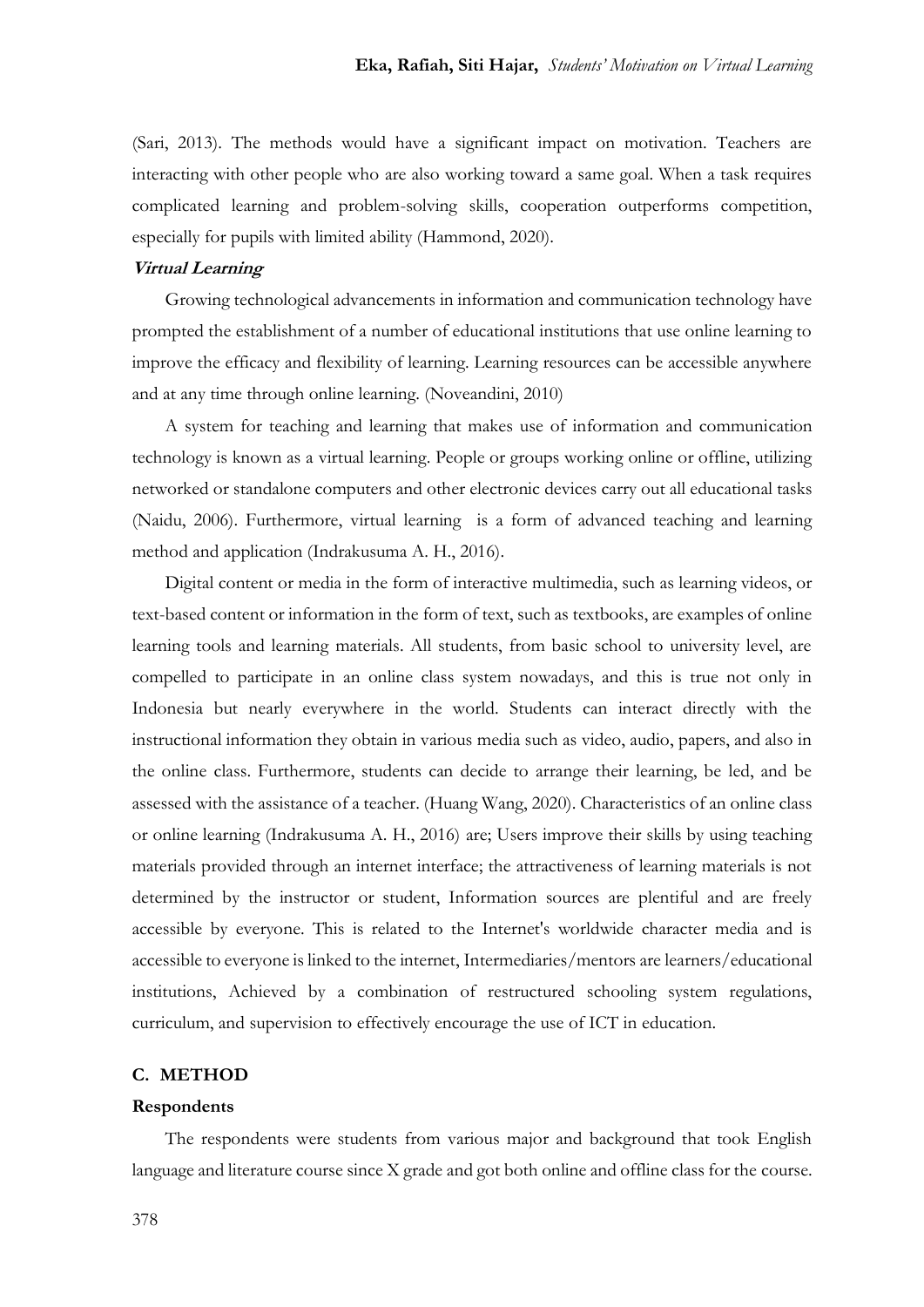XII BHS was the most total respondents with a percentage of 37%, then class XII IPS 2 with 21%,XII IPA 6 16%, XII IPS 3 with 12%, XII khusus with 8%, XII IPA 1 around 4 % and the last is XII IPA 3 with 2%. The questionnaire would be provided to several departments in XII. The researcher considers the XII grades to take the questionnaire because those classes got English language and literature from X grade until XII grade in both offline and online class, so they can compare what is the difference and how the motivation affects their performance. **Instruments**

The data is taken from the actions, words, and documents as a source of data such as photos, files, statistical data, etc. Generally, mixed methods researchers would include a qualitative sample in the larger quantitative sample since, in the end, researchers compare the two databases, and the more comparable they are, the better the comparison (Creswell J. W., 2013). Furthermore, the researcher would conduct the questionnaire for the purpose of collecting data; the person who responds to the questions would be the data source; and for interview, the data source would be the respondents who answer the questionnaire.

#### **Procedures**

The goal of this study is to look into how students' motivation influences their achievement in an online English Language and Literature (ELL) course during the pandemic of Covid-19. The researcher decided to employ the Mix method research approach to conduct the study in order to process the data.Mix method is a method of investigation that includes gathering both quantitative and qualitative data, combining the two types of data, and employing unique designs that may include philosophical assumptions and theoretical frameworks (Creswell J. W., 2014). In recent years, integrating qualitative and quantitative methods becomes common in research (Bryman, 2012).

Mix method was utilized to get a clearer image from the quantitative data, and then to use the qualitative data to better comprehend and explain the study in question. The study begins with a wide survey to generalize results to a population, and then shifts to qualitative, openended interviews in the second phase to collect detailed perspectives from individuals to assist explain the quantitative survey (Creswell J. W., 2013).

This research would apply sequential explanatory design. A two-stage mixed method design is the explanatory design (also known as sequential design). For the explanatory design, the collecting and analysis of quantitative data is done first, followed by the acquisition and analysis of qualitative data. The researcher detected certain quantitative findings that require further explanation in the explanatory design (Creswell J. W., 2014).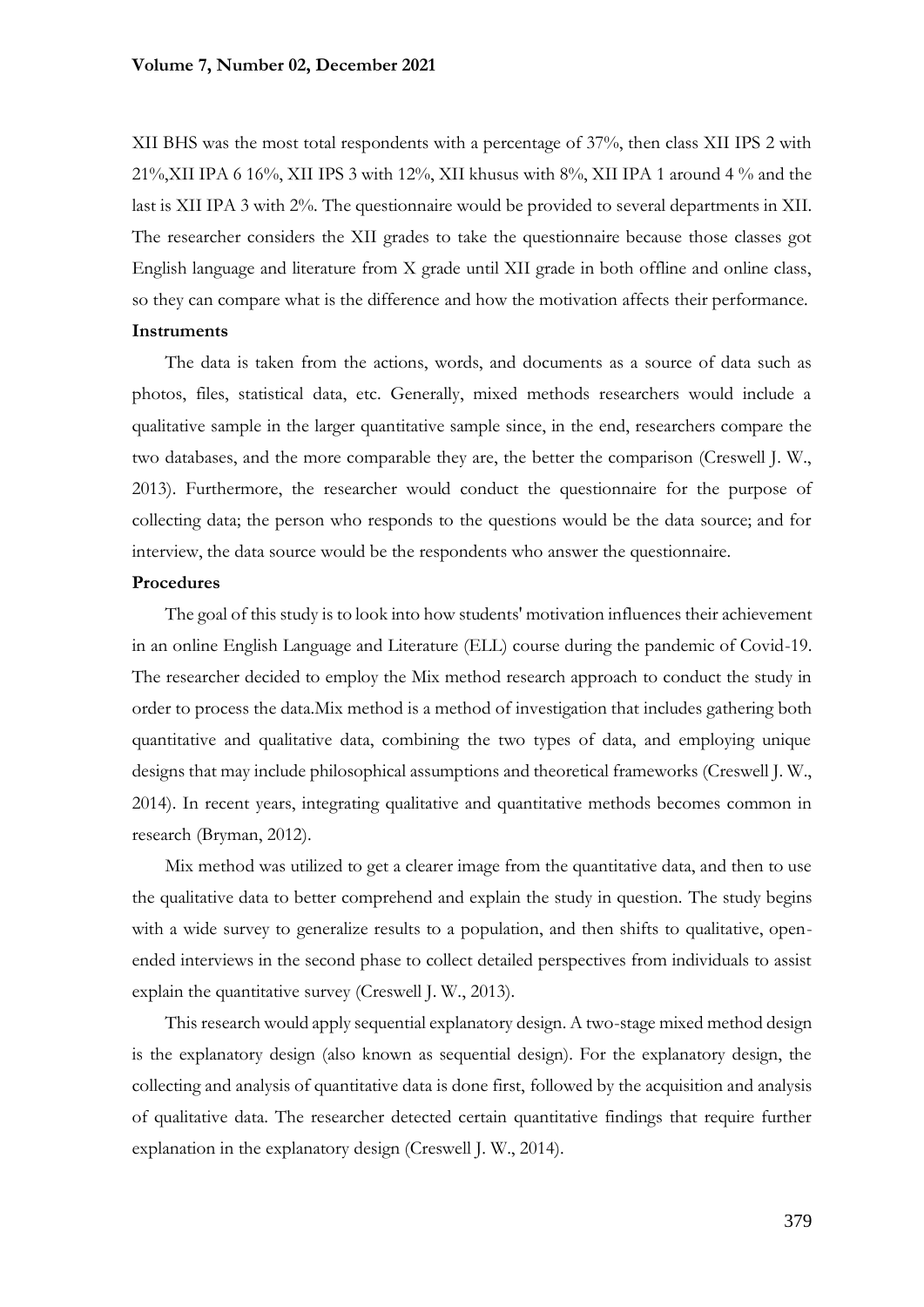## **Data analysis**

In mix method research, In this method, the quantitative and qualitative databases are evaluated separately. Following that, the quantitative findings are used to develop the qualitative followup. One essential element to remember is that the quantitative results can not only help with the sampling technique, but they can also help with the types of qualitative questions to ask in the second phase (Creswell J. W., 2013). These questions are broad and open-ended, as are all effective qualitative research questions. This research would use explanatory design that consisted of description of data design, data collection, data analysis, interpretation, and validity (Creswell J. W., 2013). The following is the flow of the analysis data that using sequential explanatory design (Creswell J. W., 2014);



**Figure 1.1 Sequential Explanatory Design**

## **D. FINDINGS AND DISCUSSION**

## **Students Motivation**

#### **The data based on the questionnaire**

Students' motivation during the online course of ELL that represented on statements using data from questionnaires that had been taken from 51 respondents as followed;

| NO.            | <b>STATEMENTS</b>                                          | <b>SCALE</b><br>(S) | <b>FREQUENCY</b><br>(F) | <b>PRECENTAGE</b><br>$(\%)$ | <b>SXF</b> |
|----------------|------------------------------------------------------------|---------------------|-------------------------|-----------------------------|------------|
|                | I like to ask about<br>material that I don't<br>understand | 5                   | 11                      | 22                          | 715        |
|                |                                                            |                     | 18                      | 35                          | 936        |
|                |                                                            | 3                   | 19                      | 37                          | 741        |
|                |                                                            | $\mathcal{D}$       | 3                       | 6                           | 78         |
|                |                                                            |                     | $\theta$                | $\Omega$                    | $\Omega$   |
| $\mathfrak{D}$ | Learning English<br>language and literature<br>is fun      | 5                   | 13                      | 25                          | 845        |
|                |                                                            | $\overline{4}$      | 20                      | 39                          | 1040       |
|                |                                                            | $\mathcal{E}$       | 18                      | 35                          | 702        |
|                |                                                            | $\mathcal{D}$       | $\theta$                | $\Omega$                    | $\Omega$   |
|                |                                                            |                     | $\Omega$                | ∩                           | $\Omega$   |

**Table 1 students' responds**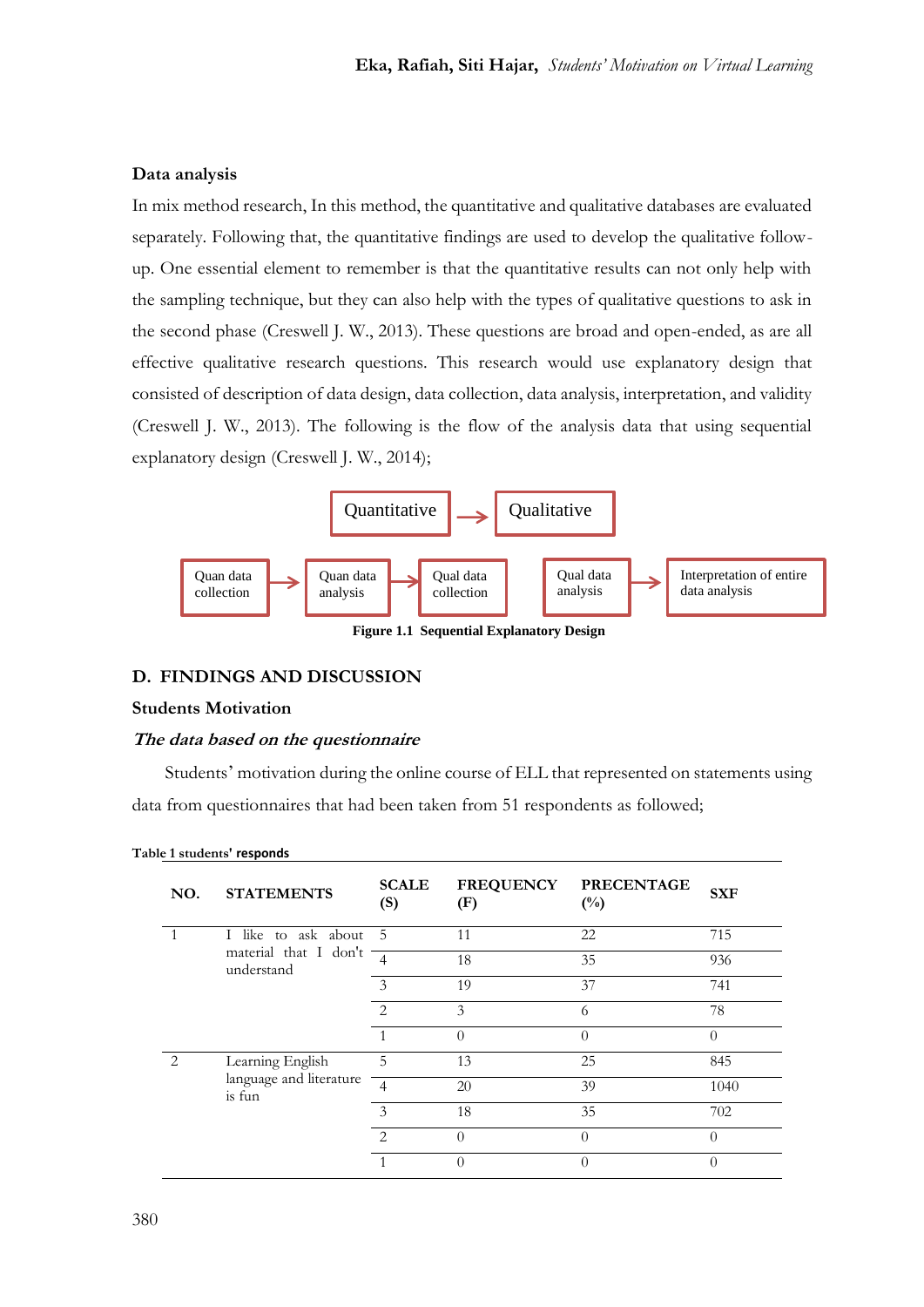| 3       | I want to study the<br>material early so I can<br>ask a lot of questions | 5              | 10                      | $20\,$           | 650              |
|---------|--------------------------------------------------------------------------|----------------|-------------------------|------------------|------------------|
|         |                                                                          | $\overline{4}$ | 6                       | 12               | 312              |
|         |                                                                          | $\overline{3}$ | 20                      | 39               | 780              |
|         |                                                                          | $\overline{c}$ | 5                       | 10               | 130              |
|         |                                                                          | $\mathbf{1}$   | $10\,$                  | 20               | 130              |
| 4       | The learning process                                                     | 5              | 6                       | 12               | 390              |
|         | presented by the                                                         | $\overline{4}$ | 22                      | 43               | 1144             |
|         | teacher is quite fun<br>and easy to                                      | $\overline{3}$ | $20\,$                  | 39               | 780              |
|         | understand                                                               | $\overline{c}$ | $\overline{3}$          | 6                | $78\,$           |
|         |                                                                          | $\mathbf{1}$   | $\boldsymbol{0}$        | $\overline{0}$   | $\boldsymbol{0}$ |
| 5       | The teacher provides                                                     | $\overline{5}$ | 13                      | 25               | 845              |
|         | examples that are                                                        | $\overline{4}$ | $30\,$                  | 59               | 1560             |
|         | relevant to your life<br>when delivering                                 | $\mathfrak{Z}$ | $\,8\,$                 | 16               | 312              |
|         | learning objectives                                                      | $\overline{c}$ | $\overline{0}$          | $\overline{0}$   | $\theta$         |
|         | tujuan                                                                   | $\mathbf{1}$   | $\boldsymbol{0}$        | $\overline{0}$   | $\overline{0}$   |
| 6       | Before the learning                                                      | 5              | 11                      | 22               | 715              |
|         | process takes place,<br>the teacher conducts a                           | $\overline{4}$ | 26                      | 51               | 1352             |
|         | simple conversation to                                                   | $\mathfrak{Z}$ | 14                      | 27               | 546              |
|         | encourage students                                                       | $\overline{2}$ | $\boldsymbol{0}$        | $\boldsymbol{0}$ | $\boldsymbol{0}$ |
|         |                                                                          | $\mathbf{1}$   | $\boldsymbol{0}$        | $\overline{0}$   | $\boldsymbol{0}$ |
| 7       | I like online classes in                                                 | 5              | 5                       | 10               | 325              |
|         | learning English<br>language and literature                              | $\overline{4}$ | $20\,$                  | 39               | 1040             |
|         |                                                                          | $\overline{3}$ | 23                      | 45               | 897              |
|         |                                                                          | $\overline{c}$ | $\overline{3}$          | 6                | 78               |
|         |                                                                          | $\mathbf{1}$   | $\boldsymbol{0}$        | $\overline{0}$   | $\overline{0}$   |
| $\,8\,$ | Learning English                                                         | 5              | $\overline{4}$          | $\,8\,$          | 260              |
|         | language and literature<br>online is boring                              | $\overline{4}$ | 5                       | 10               | 260              |
|         |                                                                          | $\mathfrak{Z}$ | 23                      | 45               | 897              |
|         |                                                                          | $\sqrt{2}$     | 16                      | 31               | 416              |
|         |                                                                          | $\mathbf{1}$   | $\mathfrak{Z}$          | 6                | 39               |
| 9       | I'm challenged to                                                        | $\overline{5}$ | $\overline{9}$          | 18               | 585              |
|         | learn about topics I<br>don't know about                                 | $\overline{4}$ | 25                      | 49               | 1300             |
|         |                                                                          | $\mathfrak{Z}$ | 15                      | 29               | 585              |
|         |                                                                          | $\overline{c}$ | $\overline{c}$          | $\overline{4}$   | 52               |
|         |                                                                          | $\mathbf{1}$   | $\boldsymbol{0}$        | $\boldsymbol{0}$ | $\boldsymbol{0}$ |
| 10      | During the pandemic,<br>I rarely collect<br>assignments                  | 5              | 3                       | 6                | 195              |
|         |                                                                          | $\overline{4}$ | $\overline{\mathbf{3}}$ | 6                | 156              |
|         |                                                                          | 3              | 11                      | $22\,$           | 429              |
|         |                                                                          | $\overline{c}$ | 19                      | 37               | 494              |
|         |                                                                          | $\mathbf{1}$   | 15                      | 29               | 195              |
| 11      |                                                                          | 5              | $\mathfrak{Z}$          | 6                | 195              |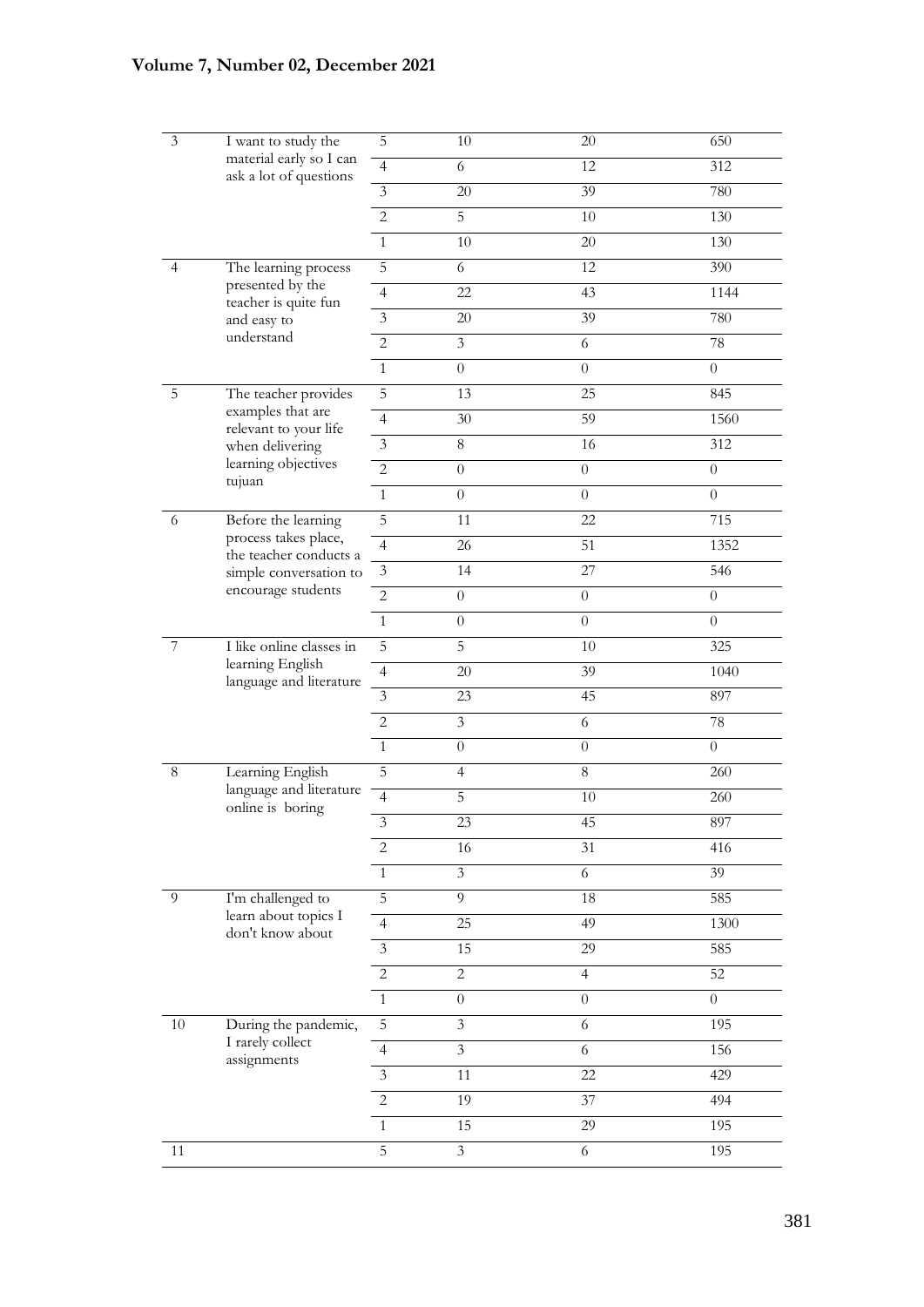|    | During the pandemic,<br>I feel that I am still<br>passionate about<br>learning, there is no<br>striking difference | $\overline{4}$              | 12           | 24             | 624  |
|----|--------------------------------------------------------------------------------------------------------------------|-----------------------------|--------------|----------------|------|
|    |                                                                                                                    | 3                           | 6            | 12             | 234  |
|    |                                                                                                                    | 2                           | 29           | 57             | 754  |
|    |                                                                                                                    | $\overline{1}$              | 1            | 2              | 13   |
| 12 | The material taught is<br>related to daily<br>activities, especially<br>those related to the<br>pandemic           | 5                           | 7            | 14             | 455  |
|    |                                                                                                                    | 4                           | 12           | 24             | 624  |
|    |                                                                                                                    | 3                           | 20           | 39             | 780  |
|    |                                                                                                                    | $\mathcal{L}$               | 6            | 12             | 156  |
|    |                                                                                                                    | $\mathbf{1}$                | 6            | 12             | 78   |
| 13 | I feel disturbed in<br>studying during the<br>covid-19 pandemic                                                    | 5                           | 10           | 20             | 650  |
|    |                                                                                                                    | $\overline{4}$              | 26           | 51             | 1352 |
|    |                                                                                                                    | 3                           | 8            | 16             | 312  |
|    |                                                                                                                    | $\mathcal{D}_{\mathcal{A}}$ | 6            | 12             | 156  |
|    |                                                                                                                    | $\mathbf{1}$                | $\mathbf{1}$ | $\mathfrak{D}$ | 13   |

The questionnaire consists of 13 questions that respond by the respondents. Most of the questionnaire obtained positive answers. For the first statement, the researcher found that most respondents found that they did not respond highly about asking the question for something that they did not understand in the online class. It showed on the percentage of the statements around 37% chose to be neutral and followed by 35% respondents agree and the rest were 22% totally agree and 6% disagree.

For the second statement, respondents agreed about the English lesson that they got was fun. It showed from the statement that got around 36% of students chose to agree and followed by neutral around 35% and totally agree around 25%. All respondents did not choose to disagree nor totally disagree.

On the next statement, most respondents did not respond agree or disagree with the statement and choose to be neutral with 39% percentage for the statement about studying beforehand for asking a lot of questions. Meanwhile,20% choose to totally agree and totally disagree on each then 12% decided to agree and 10% disagree.

In the learning process statement, mostly the respondents choose to agree that the process was quite fun with 43% percentage, and 36% choose to be neutral. The rest of the respondents decided to totally agree with 12% and disagree with 6%. For the next statement about teacher set examples are relevant to the daily life, the respondents respond with 59% agree with the statement, 25% totally agree and the rest chose to be neutral with a percentage of 16%.

The statement about the conversation before the class was starting, the most respondents reacted for choosing to agree that it encourages them on the class with 51% percentage for their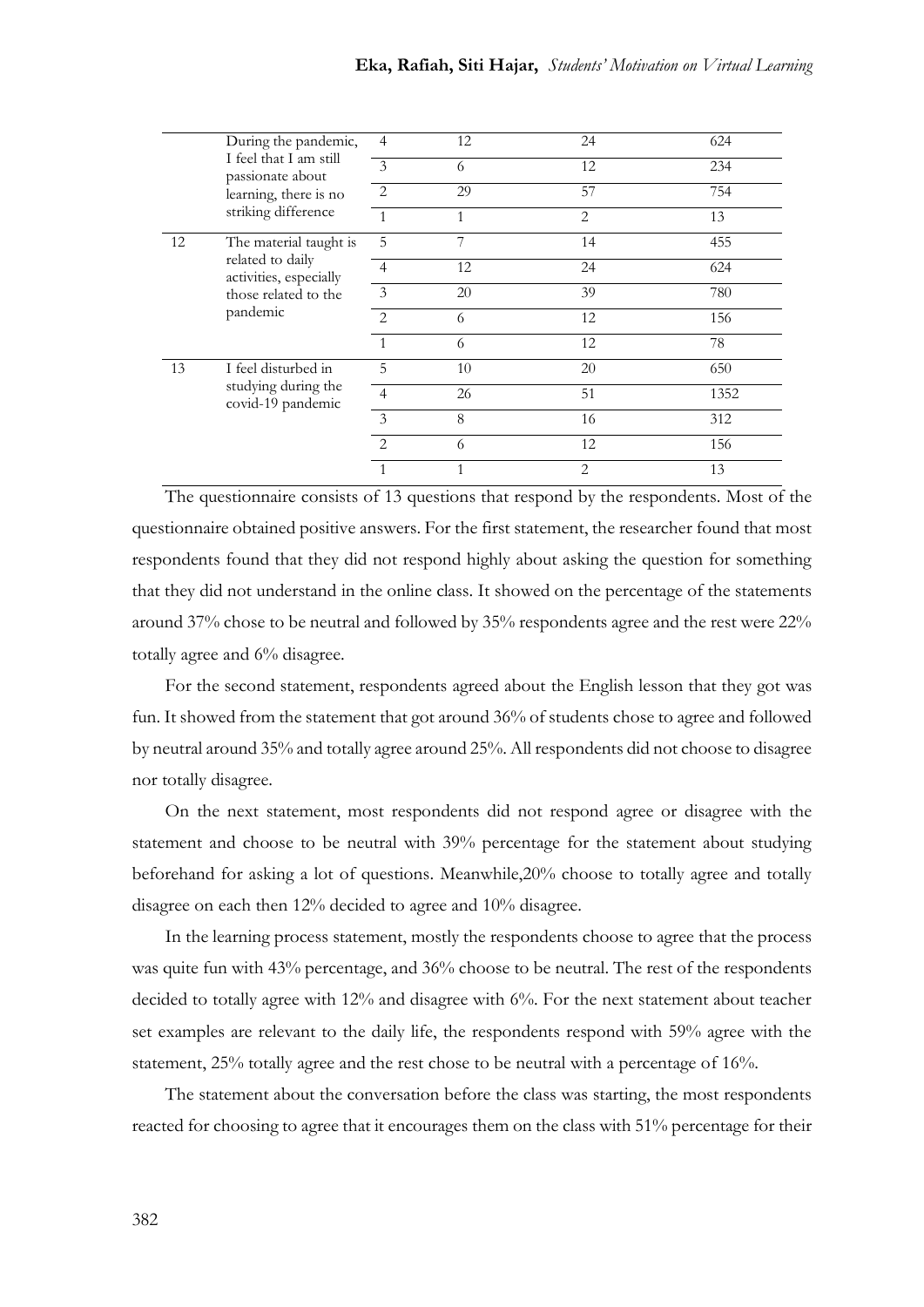agreement. In addition, the rest divided on totally agree with 22% and neutral with 27%. None of them choose to disagree or even totally disagree.

In the next statement, the researcher was asking about did the students like the online class for English language and literature or not and the respondents gave neutral answers with 45% then followed closely with agreeing on a statement around 39%. In addition, the respondents who respond totally agree was 10% and the rest disagreed with 6% percentage. For the statement about the online class was boring, the respondents voted to be neutral with 45% percentage then followed by 31% disagree. The other respondents chose to agree with 10%, totally agree with 8% and the last totally disagree with 6% percentage then for the statement about the students, felt challenged with the topic that they did not know the most respondents voted 49% for agreeing,29% neutral, totally agree for18% and then 2% who disagreed with the statement.

For the statement students rarely submit the assignment during the covid-19 pandemic, the respondents 37% choose to disagree,29% totally disagree and followed by neutral with 22% percentage, then agree and totally agree with 6% each. The statement about the students feel passionate about learning during the pandemic and there was no striking difference, the respondents respond significantly on disagreeing with 57%,24% agree,12% neutral and totally agree 6%, then totally disagree 2%.

In the statement for the lesson content that related to the covid-19 pandemic, the responds hit 39% on neutral, followed by 24% agree,14% totally agree and 12% for each disagree and totally disagree. The last statement was about the students feeling disturbed on studying during the pandemic covid-19, the responses reached 51% that respondents agree,20% totally agree,16% neutral, then disagree with 12% and totally disagree 2%.

From the questionnaires, most respondents chose category number 4 which was agreed to the statements. The researcher employed the motivation indicator and to demonstrate the achievements and causes of their motivation based on the interview and survey;

| Motivations type            | Category                                     |  |  |  |
|-----------------------------|----------------------------------------------|--|--|--|
| Intrinsic motivation        | Expectation and dream                        |  |  |  |
|                             | Encouragement and desire to learn            |  |  |  |
|                             | Enjoyment on learning                        |  |  |  |
| <b>Extrinsic Motivation</b> | The influence of the covid-19                |  |  |  |
|                             | Interesting features on the learning process |  |  |  |
|                             | Relevance on learning activity               |  |  |  |
|                             | Appreciation from others                     |  |  |  |

Table 3.3 types and category in learning ELL course

**The data based on the interview (motivation of the students)**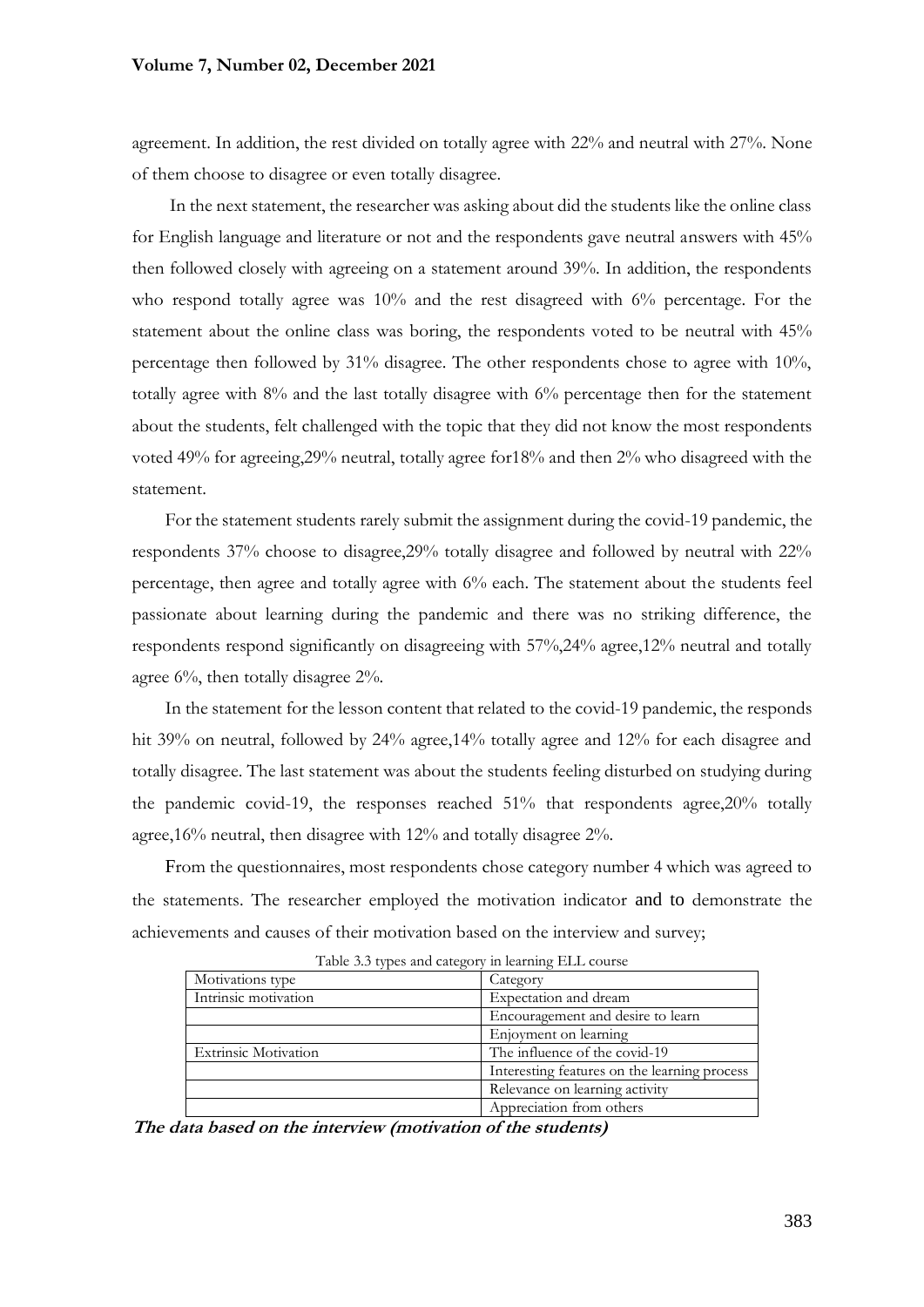Based on the interview that researchers conducted with the respondents which was the students and the teachers who teaching for ELL course, the researcher gathered some data. The gathering data that had been taken from the interview results will persuade and reinforce the quantitative data as follows:

For the students' motivation, the researcher asked four questions which the respondents answered via Google forms because of the covid-19 regulation that forbid the crowded or meeting with the students face to face. The following data are the important points of the interview results.

After interviewed by asking about what makes the students excited on taking an online class for learning ELL and the reasons, the students answered that they were excited and the others were not excited on taking the online classes for ELL course. Respondents' responses varied on the reason or their motives on their excitement. The following are sample of responses given by the students;

Respondent 1: "What excite me are the projects that are simple to do and the deadlines that do not place undue stress on the kids."

Respondent 2 : "NO, there are many activities that steal attention/focus on learning when online learning"

Respondent 3: "I'm not excited because some of the students just don't take online classes so it makes learning feel lonely unlike if we go to Offline School, my desire to learn at home is absent" Respondent 4 : "I'm looking forward to not having to wear my uniform all day."

The students who responded the interview divided into two responses, motivated and unmotivated during the online classes for ELL course during the pandemic covid-19. For the students who were motivated during the learning process were the assignment was simple and did not put pressure on the students. Another responded said that the student was glad to not using the uniform all day. For the students who were unmotivated, stated that the students difficult to focus on learning because of the activities that took their entire time. Meanwhile the rest respondent stated that prefer the offline classes atmosphere and the desire to learn at home disappeared.

The second question was about did the pandemic covid-19 affected their learning process in online classes for ELL course and the following are some responds from the respondents;

Respondent 1 : "No, although there are many differences between online and offline classes, they don't really affect my productivity"

Respondent2 : "highly influencial, but still try to be productive"

Respondent 3 : "influential in terms of learning. There are times when things are a little hectic, so you must divide your time, maybe lazy that's all"

Respondent 4 : "Yes, having more free time is both a struggle and a benefit. Where this free time provides many opportunities to learn more from more sources as well, but of course many challenges also arise such as the temptation not to study (playing games and social media, sleeping, etc.)"

Respondents 5: "absolutely yes, but for me lack of vocabularies make me hard to follow the lesson. Not to mention to internet connection that unstable"

For the second question, the respondent responded mostly with the same answered the covid-19 pandemic indeed influenced their performance and their learning process in online classes for ELL courses. According to respondents several things disturbed them during the pandemic and made them interrupt on the learning process, one of them is leisure time that they got at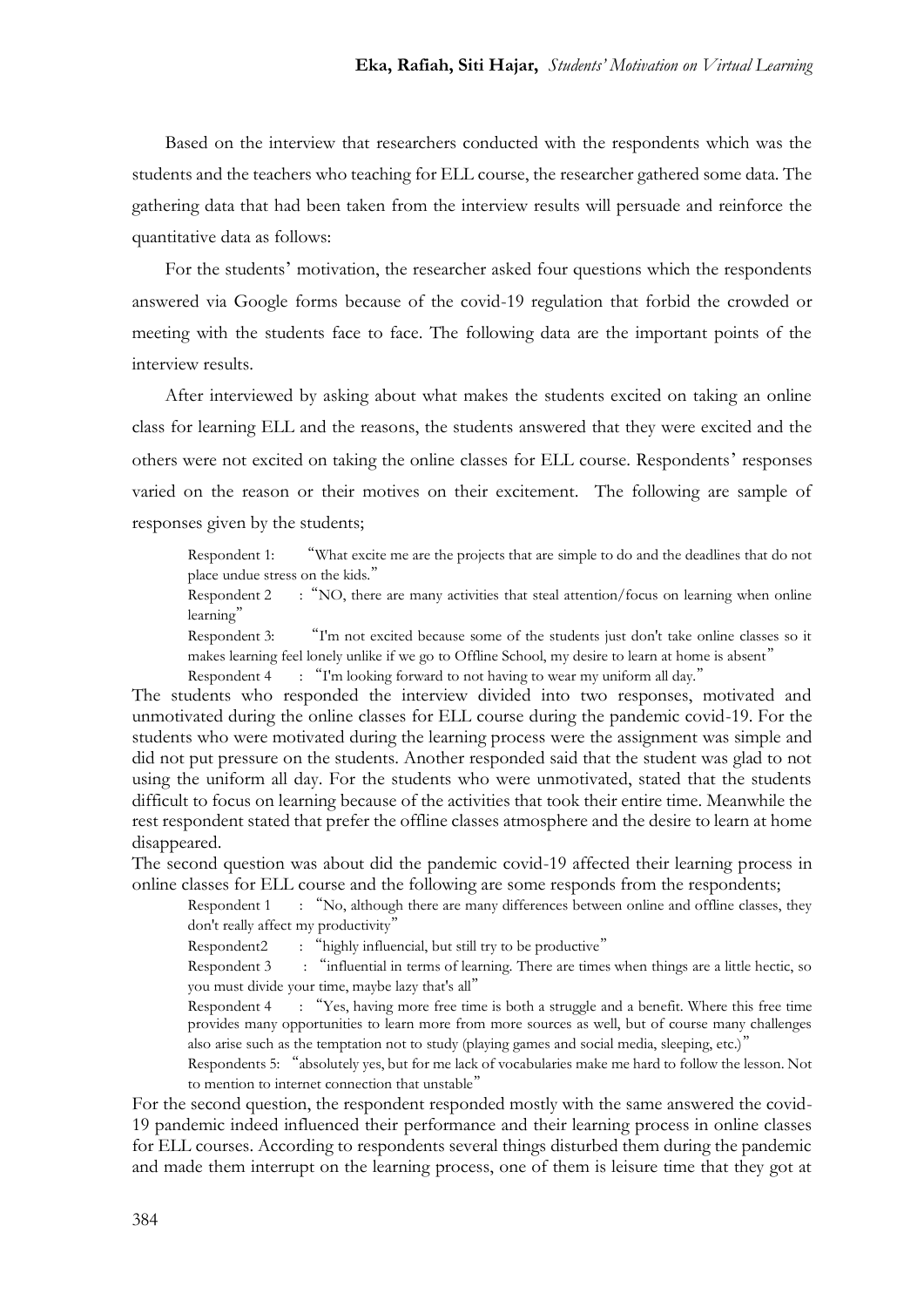home. Time management also became issue for the respondents. In the other hand, there no significant changing that felt by minority of the respondents. The respondent felt no different between offline and online class during the pandemic. It happened because the felt no intention to follow the course as their future planning. The online classes only became the obligation to fulfil.

Overall, the followings are the motives of the students in learning ELL course via online classes during the pandemic covid-19.

| The motives of students who are motivated | The motives the students who are not<br>motivated                                                                             |  |
|-------------------------------------------|-------------------------------------------------------------------------------------------------------------------------------|--|
| Do not need to wear uniform all day       | Many activities that steal attention/focus on<br>learning                                                                     |  |
| Fun learning process                      | Lack of vocabularies                                                                                                          |  |
| Positive vibe of the class                | The network connection is usually not adequate<br>, ,                                                                         |  |
| Application that teacher used             | Feeling lonely                                                                                                                |  |
| The lesson easy to understand             | Enthusiasm for learning is lacking at home                                                                                    |  |
| The challenge on the lesson               | asked to find our own material on google or<br>youtube, other than that the material tends to<br>follow the teacher's wishes. |  |

| Table 3.4 The motives of students in learning ELL |  |  |
|---------------------------------------------------|--|--|
|---------------------------------------------------|--|--|

## **Teachers perspectives (students motivation)**

The researcher involved the teachers in the interview to gather more information from students and the teachers side. The teachers are someone who teach ELL course using online classes during the pandemic.

The researcher asking about the motivation is important during the online classes for ELL courses process. The followings are sample of the responds by the teacher;

Teacher 1 : "Motivation is very important in activating students to follow KBM"

Teacher 2 : "Motivation is essential especially during this pandemic covid-19 that can make the students stress"

From the teachers respond, mostly they agree about the motivation does involve in learning process on the online classes for ELL course especially during the pandemic covid-19. There was no objection from the teachers about the importance of the motivation for the students.

Furthermore the researchers asking more about the difficulties those teachers got in online classes for ELL course during the pandemic covid-19. The following are the responds that the teachers gave to the researcher.

Teacher 1 : "most students are lazy to do assignments and missing from the class not to mention a constantly troubled network."

Teacher 2 : "the students are lazy to submit their task, some of them always overdue submitting their assignment. It was hard to learn new application as well"

Teacher 3 : " the students are difficult to follow the lesson, they are not focus when they are learning. I need to prepare and learning new things as well. Too much report sheet to report make me exhausted"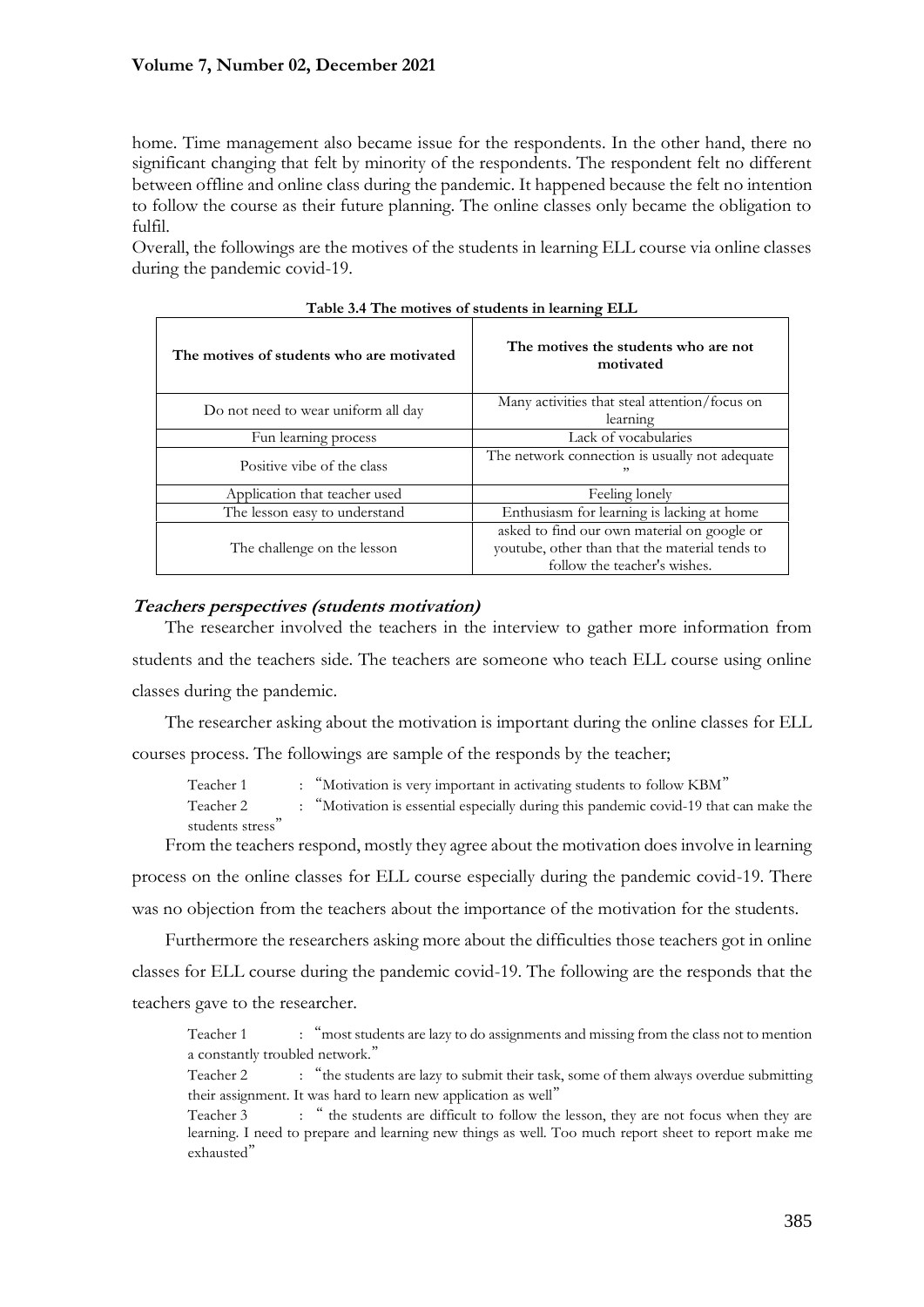The teachers put several answers that they thought became issues during the online classes for ELL courses. The teachers stated that the laziness of the students would be a problem because the students do not pay attention to their assignment and some of them always got late on submitting their task or skip the classes. In addition, the internet connection also would be a problem and the teachers need to learn new thing like technology that they thought that was quite difficult for them.

Overall based on the data that gathered from questionnaire and interview, the researcher summary the motives that researcher got that influence the students motivation during learning in online classes for ELL course. From the data researcher found that the students divided in two by general, they were excited to learn and there were students who were not excited to learn.

To address this study difficulty, the researcher distributed a questionnaire to students as respondents, as well as conducting interviews with them and their teachers to supplement the data. In addition, related to students motivation the researcher associates the founding with the previous study from Cahyani (2020) and Wahyudi (2017) results. Both have explained that motivation in learning is important and also varies from student to student.

The result of interviews and surveys that the researcher conducted with respondents, the level of student motivation varies in learning English language and literature courses. The causes and factors of the motivation drove the students' motivation in the various level whether extrinsic or intrinsic (Zhang, 2014). Cahyani (2020) found that covid-19 disturbed students on learning process especially their motivation. Firmansyah (2020) explained the effect of "new normal" on schools management and students during covid-19 that slightly changed and disrupt the teaching-learning process.

According to the researcher's inquiry, the motive may be defined as a movement or anything that pushes others to move (e.g Emda,2018; Mulyani,2020; Wahyudi,2017; Cahyani, 2020). The results showed that most of them that highly motivated associate English language and literature courses with their careers and their futures. They consider that these subjects would support their careers in the future. Besides that, they are also motivated by the interesting things they find during the online class, teacher who teaches them. When discussing motivation, it is frequently used in conjunction with the word motive. For the students who got the moderate motivation, they felt there were no significant changes from the offline and online class, for them following the class as an obligation because they did not find delight in learning during an online class. In addition, the low motivation students who felt depressed on learning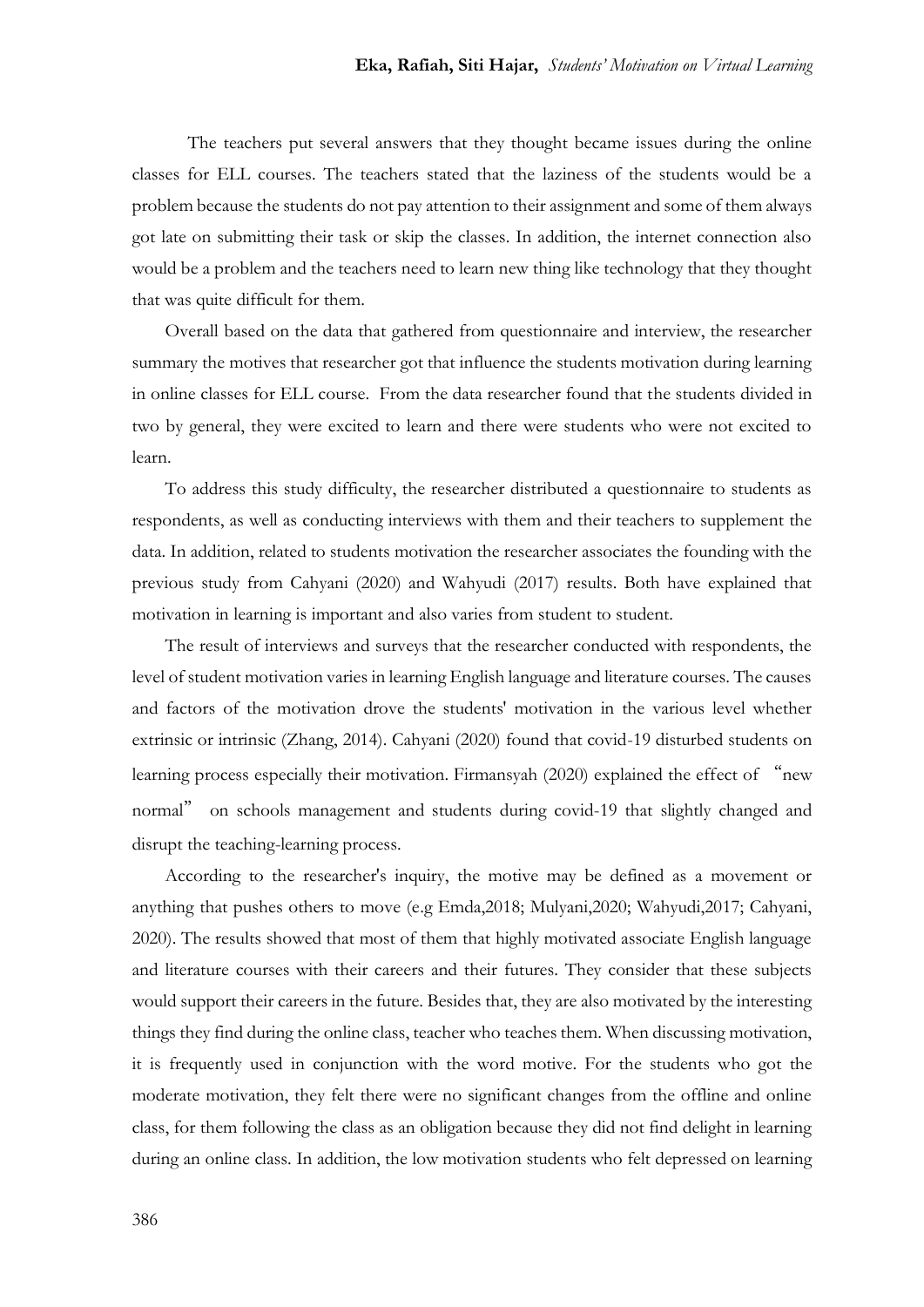online because of too much assignment need to be done, too much leisure time made them felt sluggish to do the online class. Motivation is an energy shift that occurs in humans and is defined by the formation of feelings, attitudes, or behaviors to attain certain goals (e.g Wahyudi,2017; Steynmair,2019; Mulyani,2020).

Most of the students who are highly motivated would work hard, be attractive, refuse to give up, and consistently read to increase learning outcomes and solve problems and some with low motivation, who are indifferent, quickly give up, and whose concentration is not concentrated on learning, on the other hand, would encounter learning difficulties. Considering the importance of encouragement in terms of increasing academic success, teachers use a range of strategies to improve student motivation in learning (Ricarda S, 2019). Teachers are often reminded of how much the value of presenting students with arguments why they should take their studies seriously and aspire to do as well as possible. Motivation can prevent deviations from the path that must be taken to achieve that goal.

There were two sources of motivation involved in the students extrinsic and intrinsic. Intrinsic motivation is involved in student's goals, dream plans, and sentiment on the learning process. Meanwhile, extrinsic involved with their environment, interaction with others, process on learning. It showed that the clearer the goal, the clearer the road lies ahead to be taken (Ngalim, 2010). Students who have high learning abilities are usually more motivated in learning because such students are more likely to have success . After all, the students set various goals on their learning process that also involved their motivation level.

For students, motivation is very important because it can move student behavior in a positive direction so that they can face all demands, difficulties in their studies, especially in difficult times like the Covid 19 pandemic, which has caused many students to lose interest in their studies.. High learning motivation might be demonstrated in students' determination in complying with the assignments assigned by the instructor, their tenacity in facing any challenge, and their keen interest in learning (Sadirman, 2012). To avoid the disturbance on their motivation level and performance, teachers must provide good instruction, create a learning environment, and use appealing learning media creatively and innovatively so that students understand the material and learning objectives are met (Claudiu Coman, 2020).

For every student, motivation to learn is very important, both intrinsically and externally that is why Teachers must forcefully adjust to change, particularly technology, as soon as feasible in order to create a conducive learning environment. If offline learning is used, the instructor can establish a conducive environment in the classroom to maintain student desire for learning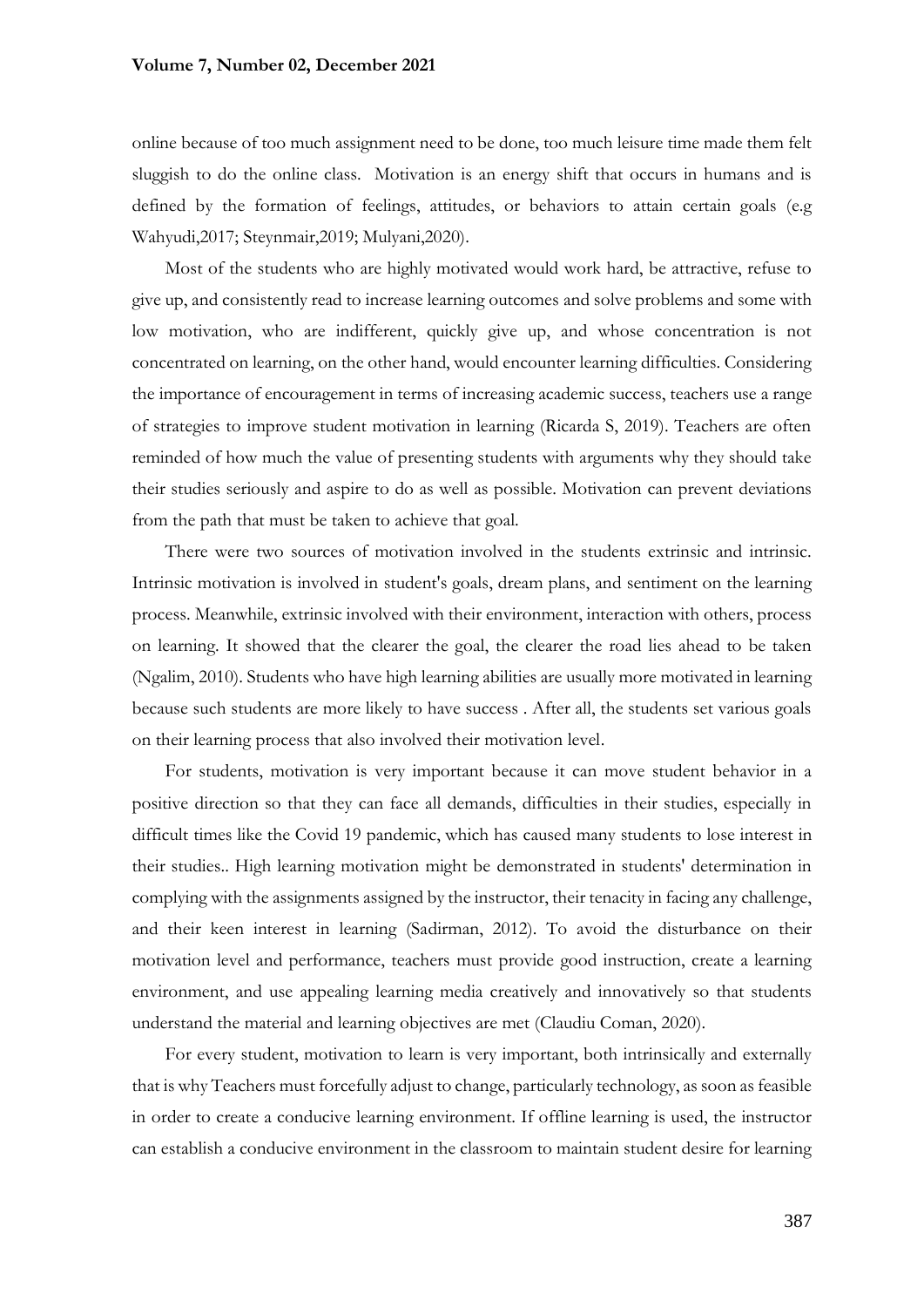so that learning can be accomplished as a result of the classroom climate (e.g Firmansyah,2020; Mulyani,2020;Cahyani,2020). It has a major influence on learning motivation for controlling and maintaining the learning climate because it is limited in online space. The teachers using several applications to maintain the students' focus motivation for communication and teaching-learning purposes.

## **E. CONCLUSION**

Students' motivation in learning during virtual classes at ELL varies which is influenced by several factors. One of them is how students manage their free time and their interest in learning. The pandemic covid-19 situation affected the students significantly. Pandemic conditions have an impact on student performance in English language and literary classes. Some students get sluggish and find it difficult to divide their time due to the abundance of free time. Leisure time becomes both a difficulty and a benefit. Leisure time offers several possibilities to learn more from various sources, but it also presents numerous obstacles, such as the desire not to study. Not to mention bunch of tasks from the courses that they need to finish could make them depress.

#### **REFERENCES**

- (P2P), D. J. (2020). *Pedoman Kesiapsiagaan Menghadapi Coronavirus Disease (COVID-19).* Jakarta Selatan, Indonesia: Kementerian Kesehatan RI.
- Adhetya Cahyani, I. D. (2020). Motivasi Belajar Siswa SMA pada pembelajaran Daring si masa Pandemi Covid-19. *IQ (Ilmu Al-quran): Jurnal Pendidikan Islam*.
- Agustina, M. T. (2020). Motivasi Belajar Mahasiswa di Masa Pandemi Covid-19. *Perseptual*.
- Ahen, J. (2009). *Students Perception toward English for Self Expression.* Sarawak: Faculty of Cognitive Sciences and Human Development University Malaysia Sarawak.
- Allen, M. (2013). *Michael Allens Guide to E-learning.* Canada: John Wiley& Sons.
- Amiruddin, Z. (2010). *Statistik Pendidikan.* Yogyakarta: Teras Publisher.
- Angkowo R, K. (2007). *Optimalisasi Media Pembelajaran.* Jakarta, Indonesia : PT. Grasindo.
- Arikunto. (2010). *Prosedur Penelitian Suatu Pendekatan Prakti.* Jakarta: Rineka Cipta.
- Arikunto, S. (2006). *Prosedur Penelitian: Suatu Pendekatan Praktik.* Jakarta: PT. Asdi Mahasatya.
- Bahri Djamarah, S. (2001). *Strategi Belajar Mengajar.* Jakarta, Indonesia: Rineka Cipta.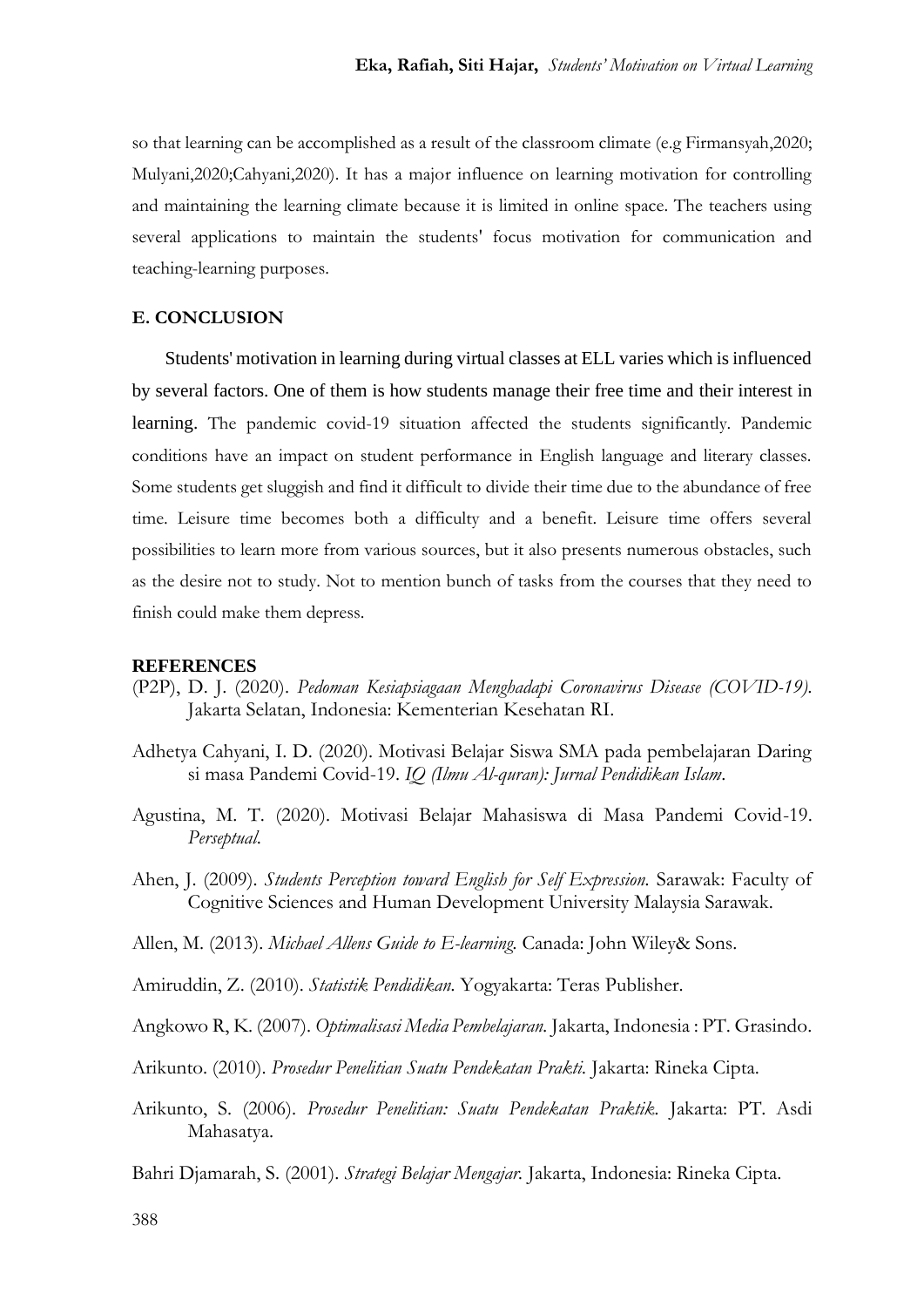- Brian K, L. (2003). *Language Program Evaluation.* New York: Cambridge University Press.
- Brown, H. D. (2000). *Principles of language learning and teaching.* San Francisco: longman.
- Bryman, A. (2012). *Social Research Method.* Oxford: Oxford University.
- Bungin. (2001). *Metodologi Penelitian Kualitatif Aktualisasi Metodologis ke.* Jakarta: Rajawali Press.
- Carr, A. M. (2000). *Instructional Design in Distance Education*, *IDDE Database: ARCS motivation theory. .*
- Cassidy, S. a. (2000). Learning style, academic belief systems, self-report student proficiency and academic achievement in higher education. *Educational Psychology, 20*, 307—322.
- Claudiu Coman, L. G.-S.-S.-S. (2020). Online Teaching and Learning in Higher Educationduring the Coronavirus Pandemic:Students Perspective. *Sustainability*.
- Cleopatra, M. (2015). Pengaruh gaya hidup dan motivasi belajar terhadap prestasi belajar. *Formatif: Jurnal Ilmiah Pendidikan MIPA*.
- Cohen, L. M. (2007). *Research methods in education .* London: Routledge.
- Crane, C. C. (2017). ). A qualitative study on the preferred working environment of Southern California secondary teachers with experience in both a district traditional school and a district charter school.
- Cresswell,J.W, Hanson,W.E, Calrk Plano, V.L &Morales,A. (2007). Qualitative Research Design: Selection and Implementation. *The counceling psychologist*, 236-264.
- Creswell, J. W. (2013). *Qualitative Inquiry and Research Design: Choosing Among Five Approaches.* Sage.
- Creswell, J. W. (2014). *Research Design.* London: Sage Publication.
- Crookes, G. &. (1991). Motivation: Reopening the research agenda . *Language Learning*, 469-512.
- Darling-Hammond, L. O. (2019). *Preparing teachers for deeper learning* (Component Display Theory. In A. Kovalchick & K. Dawson (Eds.) Educa ed.). .Cambridge: , MA: Harvard Education Press. .
- Djamarah, S. B. (2002). *Psikologi Belajar.* Jakarta: Rineke Cipta .
- Emda, A. (2018). Kedudukan motivasi belajar siswa dalam pembelajaran. *Lantanida Journal, 5*, 181.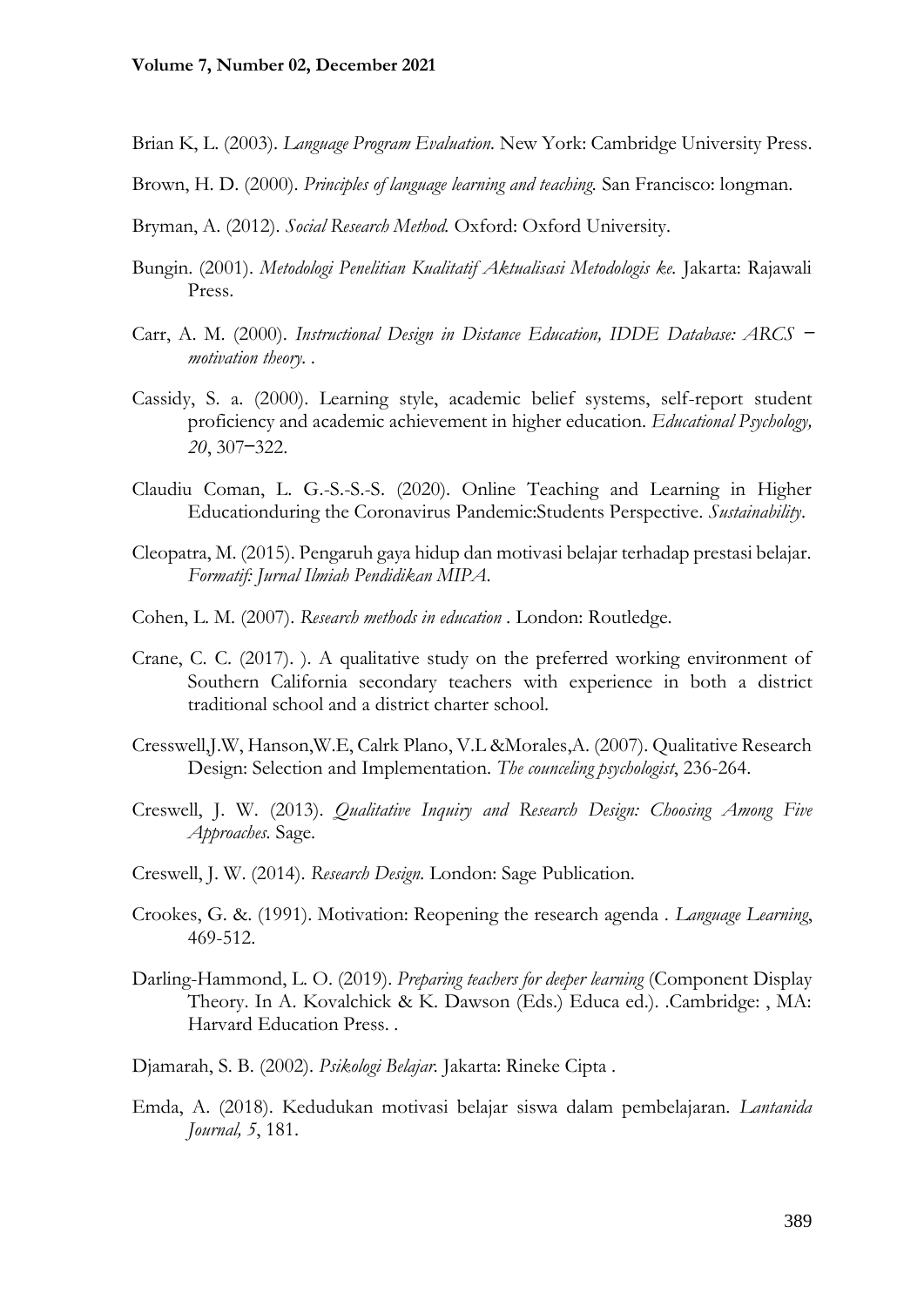- Emda, A. (2018). Kedudukan motivasi belajar siswa dalam pembelajaran. *Lantanida Journal 5*, 172—182.
- Ferrance, E. (2000). *Action Research.* Northeast and Islands Regional Educational Brown University.
- Gardner, R. (1985). *Social Psychology and Second Language Learning.* London: BNM.
- Gay, L. R., Geoffrey E. Mills, Peter Airasian. (2012). *Educational research : competencies for analysis* (Vol. 10). Oregon: Pearson.
- Geoffrey Broughton, e. a. (1980). *Teaching English as A Foreign Language.* New York: Routledge.
- GeoffreyBroughton, e. a. (2003). *Teaching English as a Foreign.* NewYork: Taylor and Francis Library.
- Hadi, S. (2004). *Research Methodology* (2nd Ed ed.). Yogyakarta, Indonesia : Andi Publishing.
- Hakim, T. (2001). *Belajar Secara Efektif* (Vol. 2). Jakarta: Bumi Aksara.
- Hamalik, O. (2013). *Dasar-Dasar Pengembangan Kurikulum.* Bandung: PT.Remaja Rosdakarya.
- Hammond, L. D. (2020). Implications for educational practice of the science of learning and development. *Applied developmental science, 24*, 97-140.
- Harmer, J. (1998). *How to Teach Language:* "*An Introduction to the Practice of English Language Teaching.* Addison Wesley Longman Limited.
- Harmer, J. (2001). *The Practice of English Language Teaching.* England: Person Educational Ltd.
- Harmer, J. (2007). *The Practice of English Language Teaching* (3rd ed.). Malaysia: Pearson Education Longman.
- Helen Timperley, A. W. (2007). *Teacher Professional Learning and Development.* Auckland: University of Auckland.
- Huang Wang, H. R. (2020). Handbook On Facilitating Flexible Learning, During Educational Disruption : The Chinese Experience In Maintaining Undisrupted Learning in Covid-19 Outbreak. 10.
- Indrakusuma, A. H. (2016). *E-Learning: Teori dan Desain.* Tulungagung: STKIP PGRI Tulungagung.
- Indrakusuma, A. H. (2016). *E-Learning: Teori dan Desain.* Tulungagung: STKIP PGRI Tulungagung.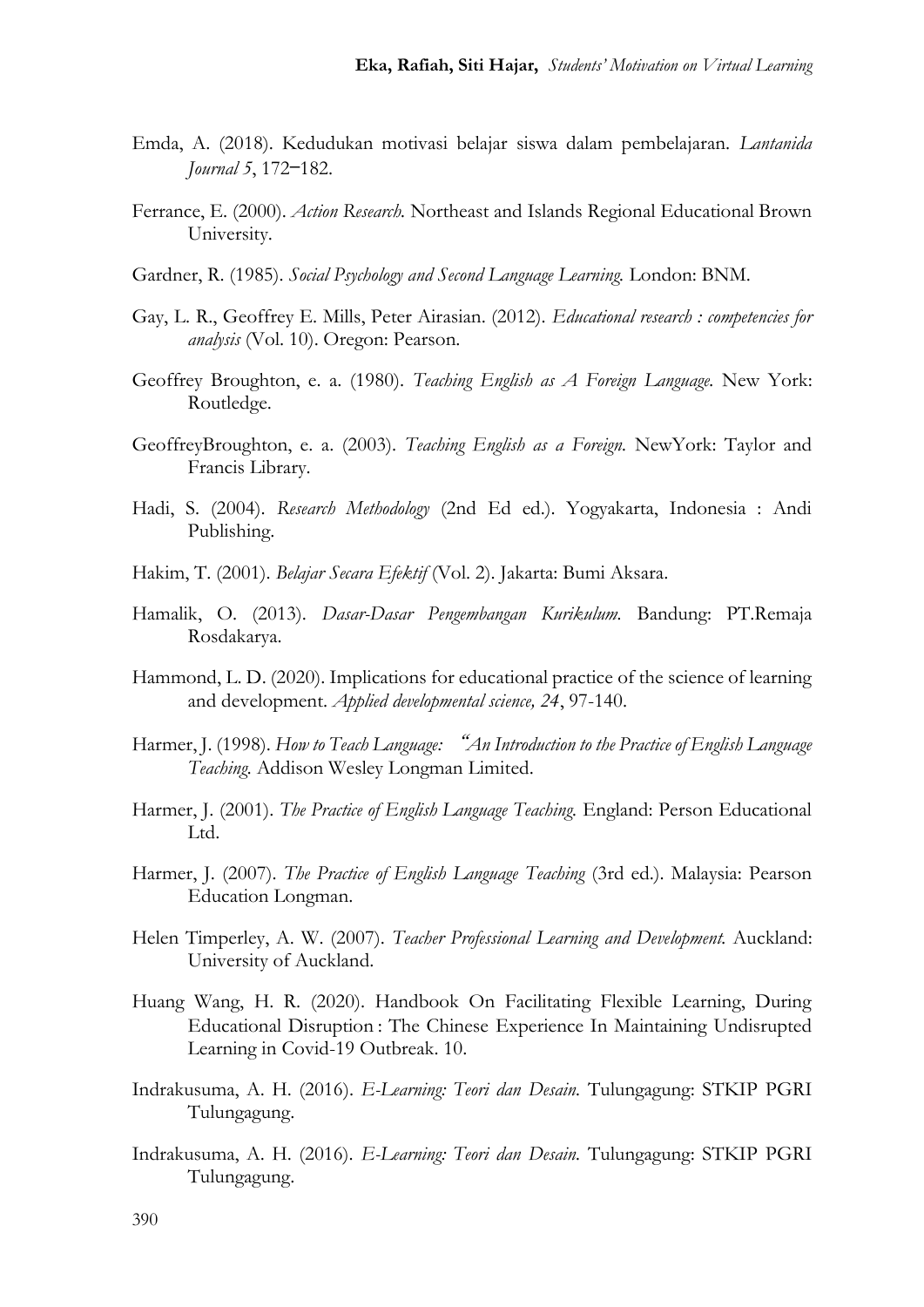Jerry, A. A. (2009). Research students perception toward English for self expression. 11.

- Jhon.M.Keller. (2016). Motivation, Learning, and Technology: Applying the ARCS-V Motivation Model.
- Jhonson, D. (2017). The Role of Teachers in Motivating Students To Learn. *BU Journal of Graduate Studies in Education, 9*.
- K, H. (1995). *Bagaimana Meningkatkan Rasa Percaya Diri.* Jakarta, Indonesia: Arcan.
- K, H. (1995). *Bagaimana Meningkatkan Rasa Percaya Diri.* Jakarta: Arcan.

Kebudayaan, K. P. (2014). *Bahasa Inggris: Buku Guru.* Jakarta: Balitbang Kemdikbu.

- Kebudayaan, P. P. ( 2020, Maret). SURAT EDARAN MENDIKBUD NO 4 TAHUN 2020 TENTANG PELAKSANAAN KEBIJAKAN PENDIDIKAN DALAM MASA DARURAT PENYEBARAN CORONA VIRUS DISEASE (COVID-1 9). *SURAT EDARAN MENDIKBUD NO 4 TAHUN 2020 TENTANG PELAKSANAAN KEBIJAKAN PENDIDIKAN DALAM MASA DARURAT PENYEBARAN CORONA VIRUS DISEASE (COVID- 1 9)*. Jakarta.
- Kebudayaan, P. P. (2020, March 24). *Surat edaran mendikbud No.4 tahun 2020 tentang pelaksanaan kebijakan pendidikan dalam masa darurat penyebaran Covid-19 .* Diambil kembali dari https://pusdiklat.kemdikbud.go.id/surat-edaran-mendikbud-no-4 tahun-2020-tentang-pelaksanaan-kebijakan-pendidikan-dalam-masa-daruratpenyebaran-corona-virus-disease-covid-1-9/
- Keller, J. M. (2006). Motivational Design for Learning and Perfomance "The ARCS Model Approach". 4.
- Keller, J. M. (2010). Motivational Design for Learning and Perfomance. 44,136.
- Koji Nakajima, H. N. (2011). Enhancement of the ARCS Model for Gamification of Learning. *International Journal for Educational Media and Technology, 5*, 150-161.
- Krashen, S. D. (1983). The Natural Approach: Language Acquisition in the Classroom.
- Kunandar. (2011). *Guru Profesional.* Jakarta: Rajawali Pers.
- Kunandar. (2015). *Penilaian Autentik (berdasarkan Kurikulum 2013),.* Jakarta: PT.Raja Grafindo Persada.
- Lightbrown, P. M. (2006). *How Languages are Learned* (3rd ed.). Oxford: Oxford University Press.

Lumpkin, A. (2005). *You can be positive,confidence and courages.* Jakarta: Erlangga.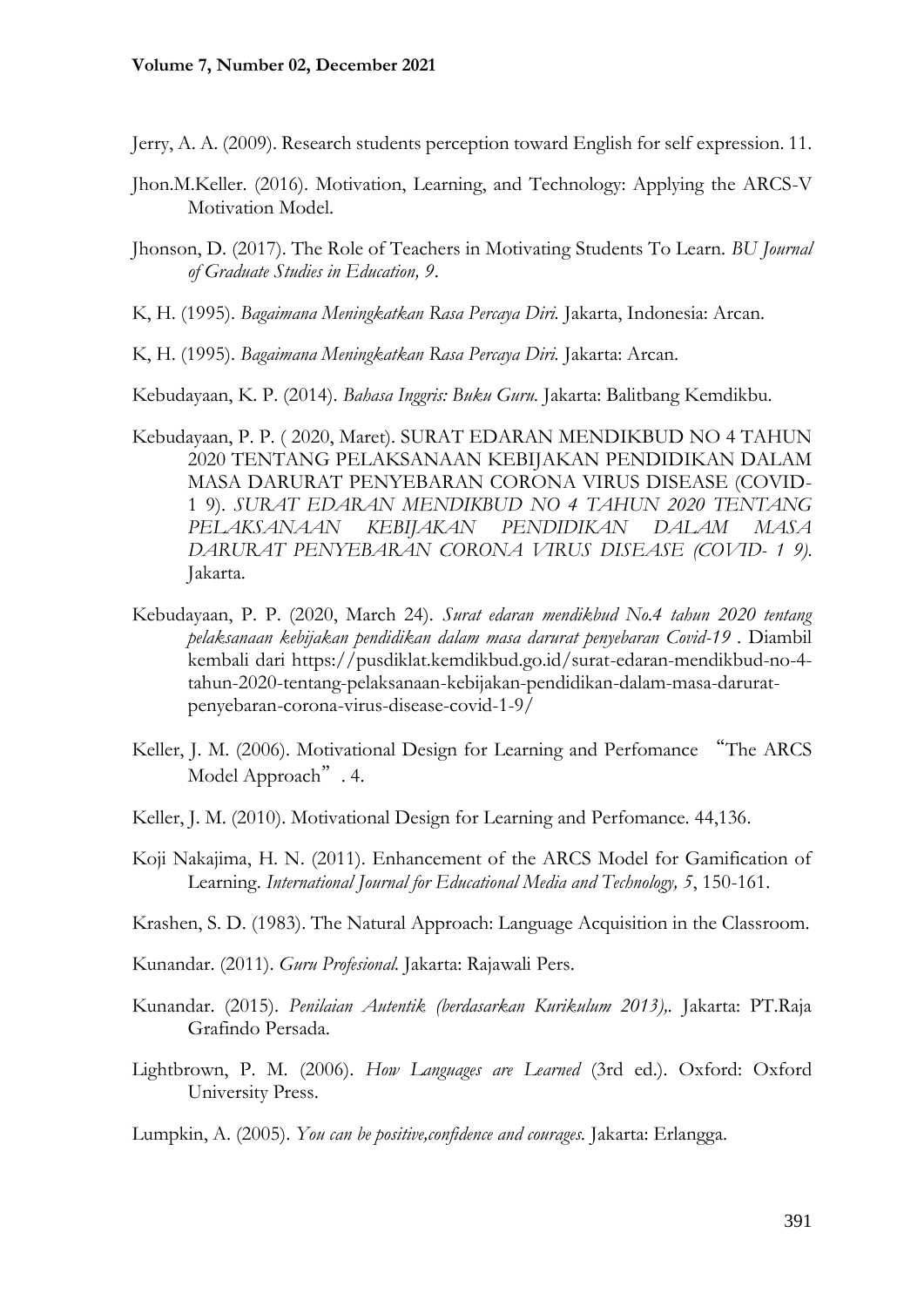- Lynch, B. K. (2003). *Language Program Evaluation.* New York: Cambridge University Press.
- Miles, M. H. (2014). *Qualitative Data Analysis, A Methods Sourcebook* (3 ed.). (T. R. Rohidi, Penerj.) USA: Sage Publication.
- Moleong, e. J. (2005). *Metode Penelitian Kualitatif.* Bandung: PT. Remaja Rosdakarya.
- Morris, C. M. (2002\). *Psychology: An introduction* (11st ed.). New Jersey: Prentice Hall.
- Mulyani, S. (2020). *STUDENTS PERCEPTION AND MOTIVATION TOWARD ENGLISH E-LEARNING DURING COVID-19 PANDEMIC (A STUDY AT THE TENTH GRADERS AT SMA N 1 SURUH IN THE ACADEMIC YEAR OF 2019/2020.* Salatiga: IAIN Salatiga.
- Mulyasa, E. (2014). *Pengembangan dan Implementasi Kurikulum 2013.* Bandung: PT. Remaja Rosdayakarya.
- Naidu, S. (2006). *E-Learning: A Guidebook of Principles, Procedures and Practices Revised Edition.* New Delhi: Commonwealth Educational Media Center of Asia.
- Ngalim, P. (2010). *Prinsip-Prinsip dan Teknik Evaluasi Pengajaran.* Bandung: PT. Remaja Rosdakarya.
- Niegemann, H. D., & Hassel. Hein, A. H. (2008). Ledenberg: Kompendium Multimedials.
- Noveandini, R. &. (2010). Pemanfaatan Media Pembelajaran Secara Online (E-learning). *Seminar Nasional Aplikasi Teknologi Informasi (SNATI).*
- Nugroho, A. (2013). *Pengaruh Motivasi dan Minat terhadap Prestasi Siswa pada Mata Diklat Keselamatan dan Kesehatan Kerja di SMK Negeri 1 Sedayu.* Yogjakarta: UNY.
- Nunan, D. (1992). *Research in Language Learning.* Cambridge : Cambridge University Press.
- Nuswantari. (1998). *Kamus Kedokteran Dorland.* Jakarta: EGC.
- Pahrudin, P. M. ( 2016). The Effect of Pedagogic Competency, Personality, Professional and Social Competency Teacher to Study Achievement of Economic Lesson in State Senior High School of East Lombok District Academic Year 2015/2016.
- Permendikbud. (2014). *No 103 Tahun 2014 tentang Pembelajaran pada Pendidikan Dasar dan Pendidikan Menengah.* Kemendikbud.
- Permendikbud. (2014). *No 104 Tahun 2014 tentang Penilaian Hasil Belajar oleh Pendidik pada Pendidikan Dasar dan Pendidikan Menengah.* Kemendikbud.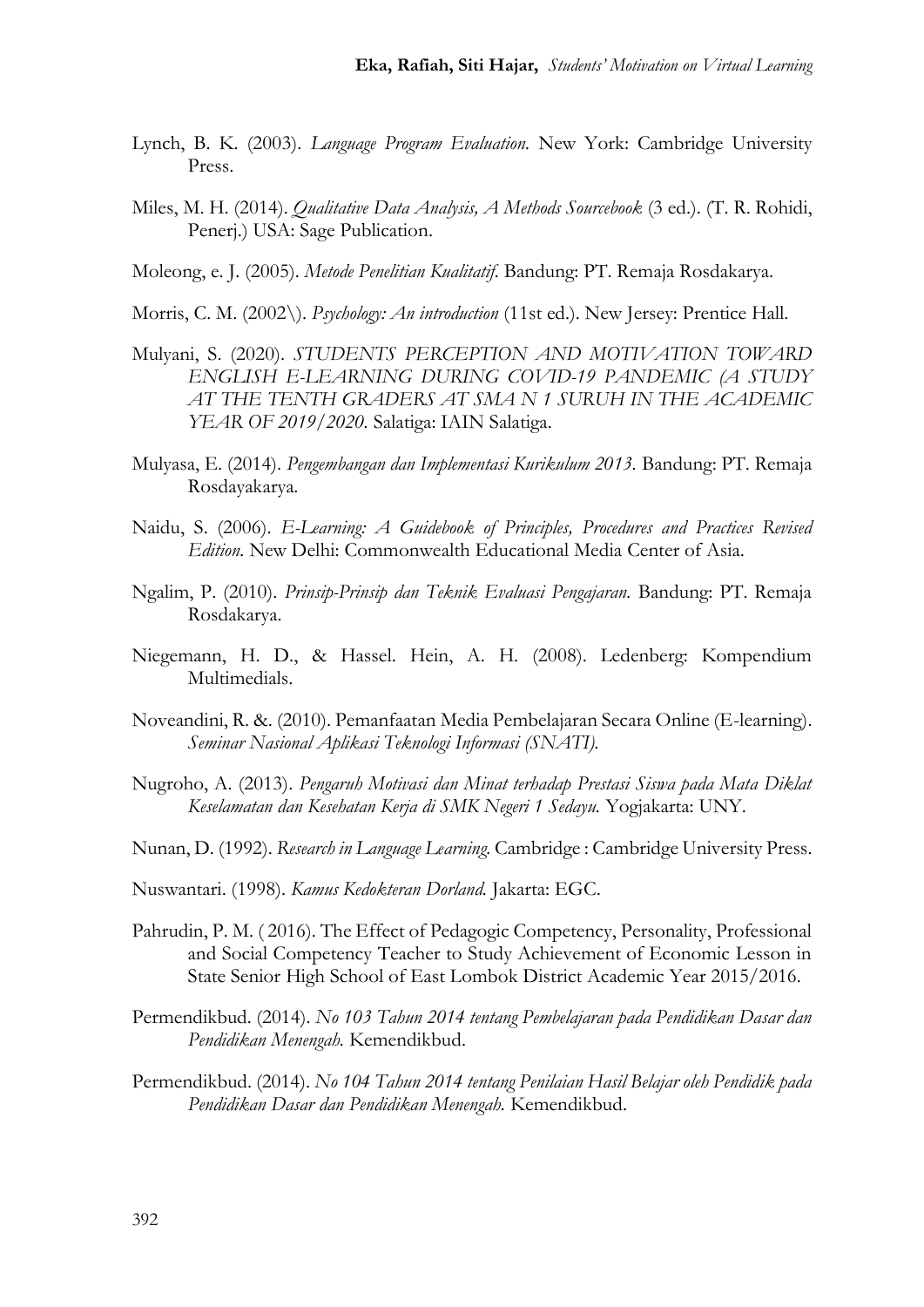- Peters, F. (2001). ). "ARCS Motivational Design." In K. L. Medsker and K. M. Holdsworth(eds.), Models and Strategies for Training Design. *MD: International Society for Performance Improvement*, 297—317.
- PRESS, T. N. (2018). *how people learn II.* washongton DC: THE NATIONAL ACADEMIES PRESS.
- Ricarda S, A. F. (2019). The Importance of Students Motivation for Their Academic Achievement — Replicating and Extending Previous Findings. *frontiers in psychology*.
- Richards, J. C. (2003). *A Practicum in TESOL: Professional Development through Teaching Practice.* New York: Cambridge University Press.
- Robert C. Bogdan, B. K. (1982). Qualitative Research for.
- Ruhimat, T. d. (2012). *Kurikulum dan Pembelajaran.* Jakarta: Rajawali.
- Rusmin, D. P. (2018). PENGARUH IKLIM KELAS TERHADAP MOTIVASI BELAJAR PESERTA DIDIK DI SMAN3 TANJUNG RAJA. *Jurnal PROFIT Kajian Pendidikan Ekonomi dan Ilmu Ekonomi 5*, 80-88.
- Sadirman. (2012). *Interaksi dan Motivasi Belajar Mengajar.* Jakarta: PT Raja Grafindo Persada.
- Sangeeta, M. (2014, April). Turkish Online Journal of Distance Education-TOJDE April 2014 ISSN 1302-64Effectiveness Of Arcs Model Of Motivational Design To Overcome Non Completion Rate Of Students in Distance education. *Turkish Online Journal of Distance Education-TOJDE, 15*.
- Santrock, J. W. (2003). *Adolescence (Perkembangan Remaja.* Jakarta: Erlangga.
- Santrock, J. W. (2010). *Psikologi Pendidikan.* Jakarta: Kencana.
- Sardiman. (2014). *Interaksi dan belajar mengajar.* Jakarta : Rajawali Pers.
- Sari, N. (2013). THE IMPORTANCE OF TEACHING MORAL VALUES TO THE. *Journal of English and Education*.
- Small, R. V. (2015). "*Motivasi Dalam Desain Instruksi*"*.* Diambil kembali dari http://www.teachersrock.net/09032015/1pini.phtml,
- Sugiyono. (2007). *Metode Penelitian Kualitatif, Kuantitatif, dan R&D* (3rd ed.). Bandung: Alfabeta.
- Sukardi, M. (2008). *Evaluasi Pendidikan.* Jakarta: Bumi Aksara.
- Sutopo, H. (2001). *Metodologi Penelitian Kualitatif.* Surakarta: UNS Pres.